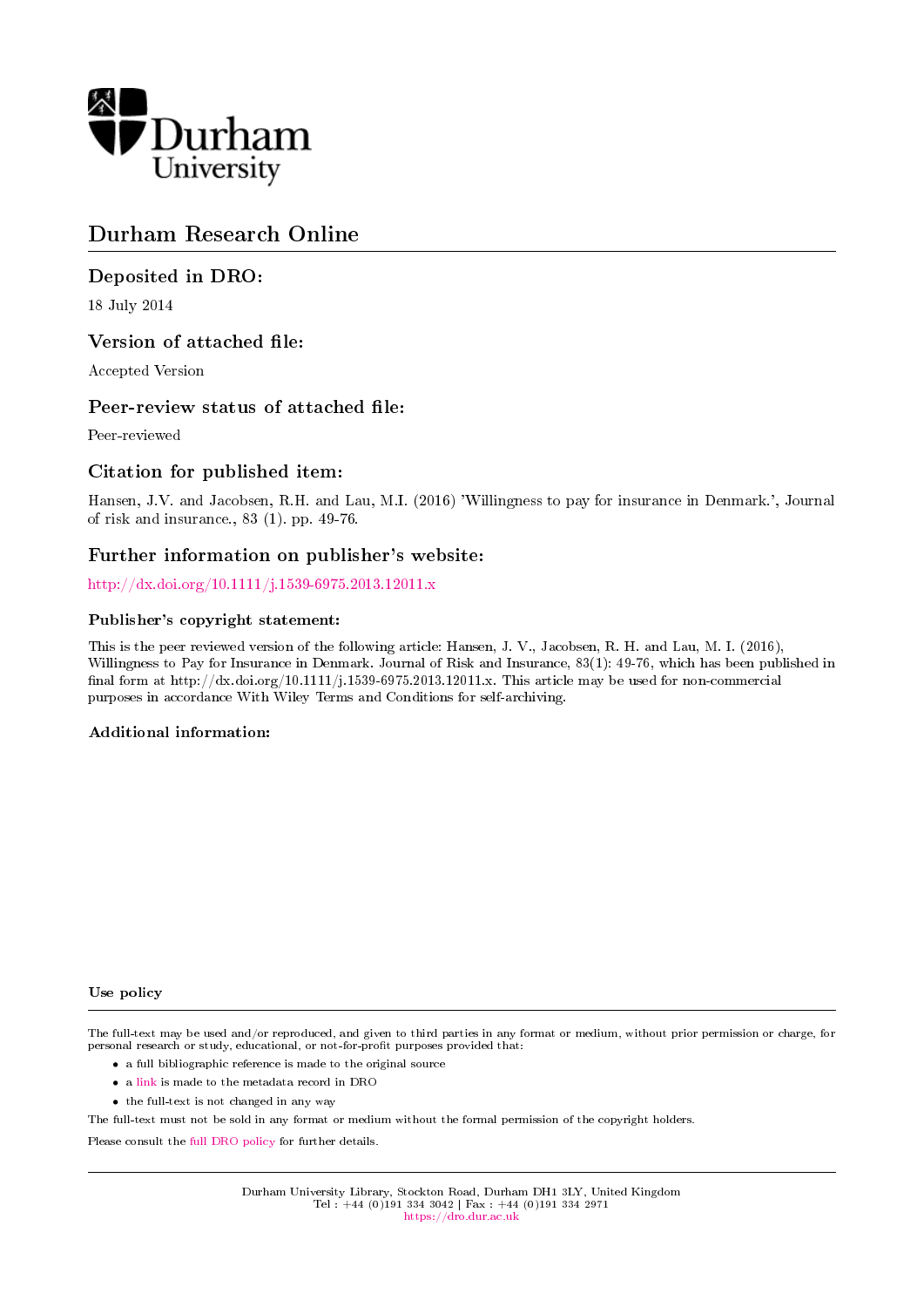# **Willingness to Pay for Insurance in Denmark**

By

Jan V. Hansen, Rasmus H. Jacobsen and Morten I. Lau †

February 2013

† Danish Insurance Association (Hansen); Department of Economics, Copenhagen Business School, Denmark (Jacobsen and Lau); and Department of Accounting and Finance, Durham University Business School, Durham University, United Kingdom (Lau). E-mail contacts: JVH.@FORSIKRINGOGPENSION.DK, RHJ.CEBR@CBS.DK, and M.I.LAU@DURHAM.AC.UK. We thank the Danish Social Science Research Council for support under project #24-02-0124 and #275-08-0289, and the Danish Insurance Association and Tryg A/S for the provision of household data on insurance claims.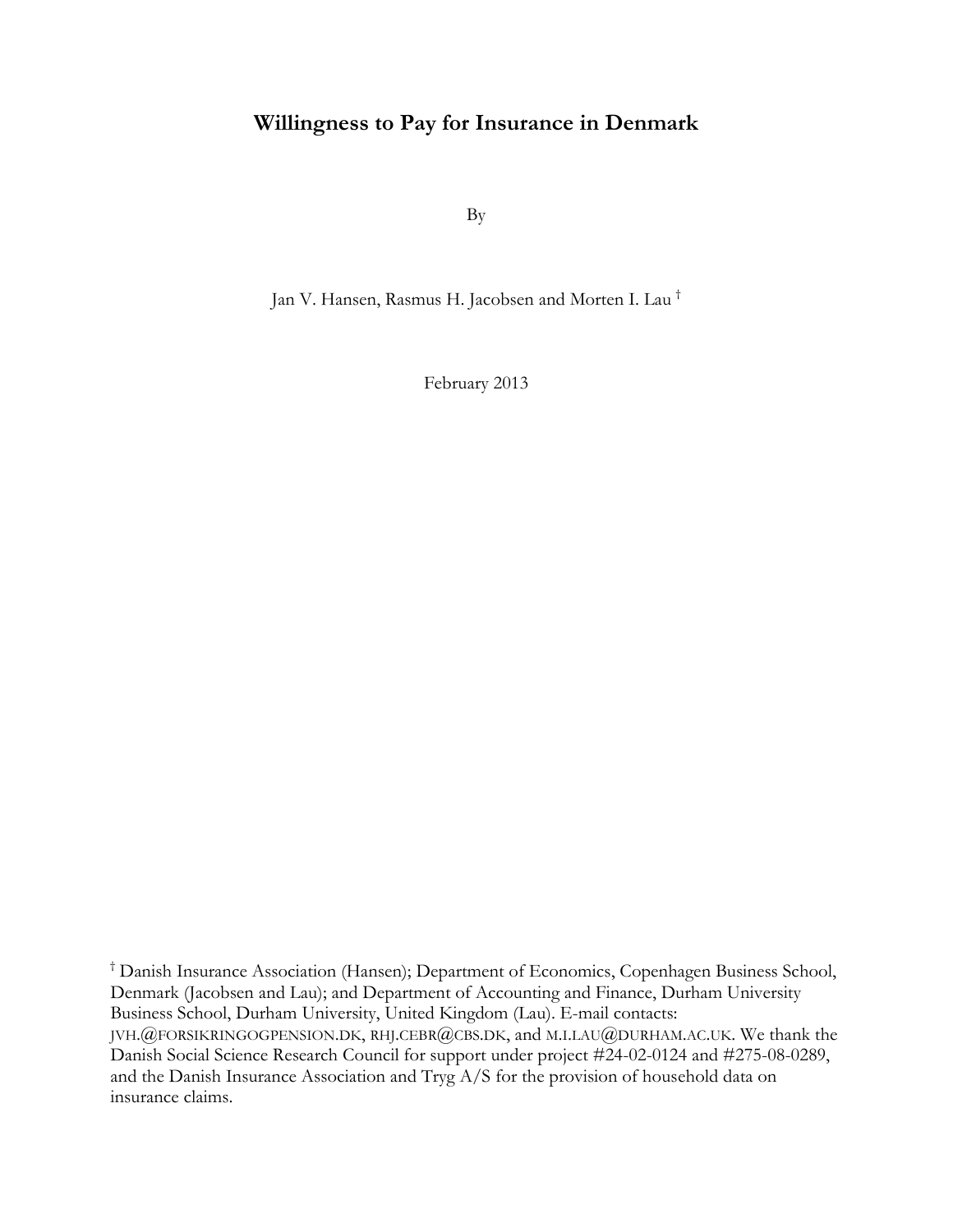## **Willingness to Pay for Insurance in Denmark**

*Abstract*. We estimate how much Danish households are willing to pay for auto-, home- and houseinsurance. We use a unique combination of claims data from a large Danish insurance company, measures of individual risk attitudes and discount rates from a field experiment with a representative sample of the adult Danish population, and information on household income and wealth from registers at Statistics Denmark. The results show that the willingness to pay is marginally higher than the actuarial fair value under Expected Utility Theory, but significantly higher under Rank-Dependent Utility Theory, and up to 600% higher than the actuarial fair value.

Keywords: Willingness to pay, insurance claims data, register data, field experiment, Expected Utility Theory, Rank-Dependent Utility Theory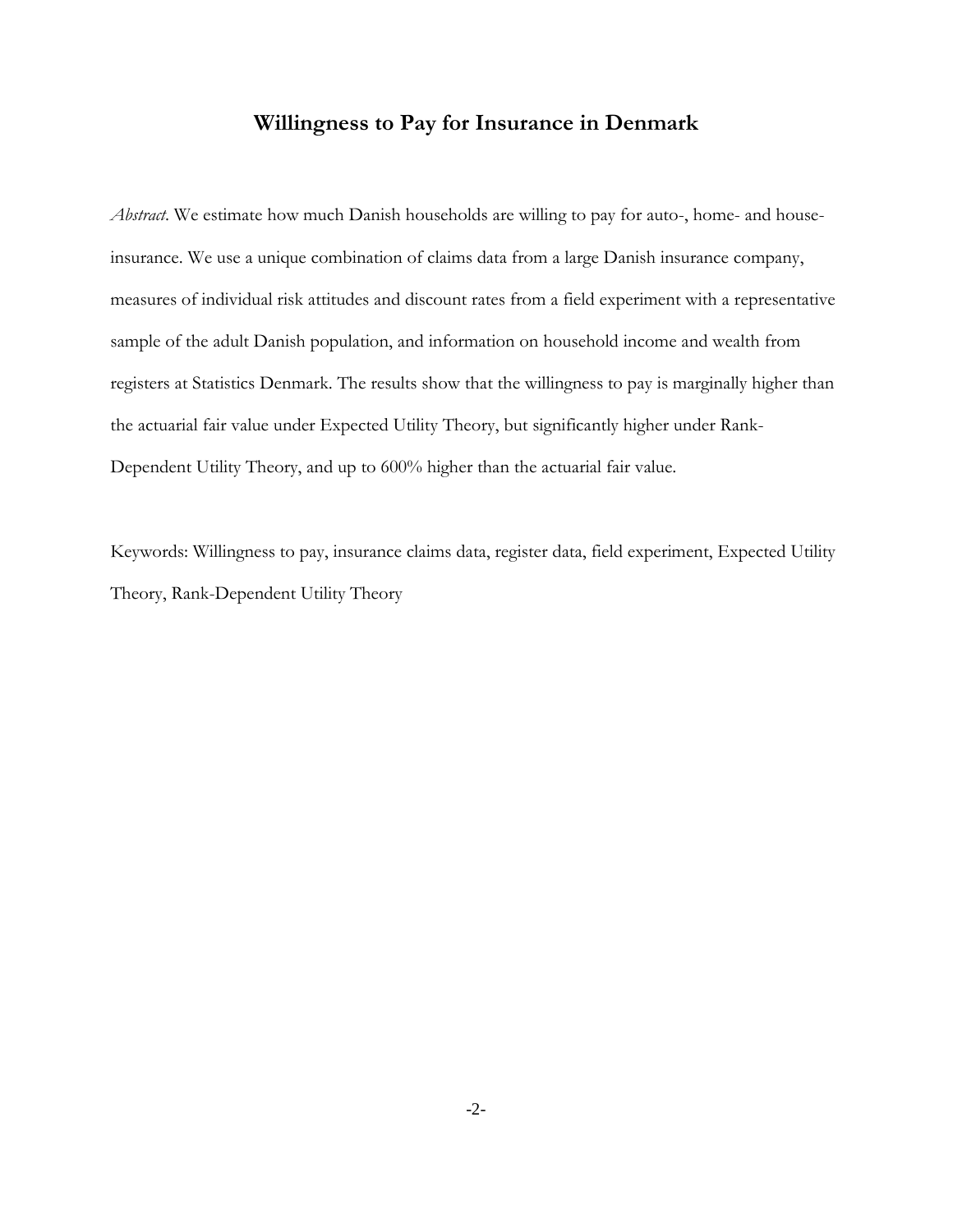There is no simple way to measure the economic value of insurance products because the primary use of these products deals with the control of risk. Some studies attempt to estimate the willingness to pay for insurance products using contingent valuation or stated choice methods that are based on hypothetical questions, while other studies attempt to estimate risk preferences from data on insurance claims and deductible choices (Einav and Cohen [2007]). <sup>1</sup> Contingent valuation and stated choice methods are based on survey questions with no real purchase or consumption consequences for the participants. These methods may thus attract a "hypothetical bias," which is measured as the divergence between the real and hypothetical willingness to pay. There is widespread evidence of participants in contingent valuation studies to overstate the amount they are willing to pay for an incremental unit of private goods (Cummings, Harrison and Rutstrom [1995]; List and Gallet [2001]; Murphy, Allen, Stevens and Weatherhead [2005], and Blumenschein et al. [2008].

We estimate the willingness to pay among Danish households for three types of insurance using a unique combination of claims data from the largest Danish insurance company, Tryg  $A/S$ , register based data from Statistics Denmark, and measures of individual risk attitudes and discount rates from a field experiment with a representative sample of the adult Danish population. These field experiments were carried out under the auspices of the Danish Ministry of Economic and Business Affairs, and the incentives in these experiments are comparable to the average claims on auto, home and house insurance products that we consider in this study.

The estimated willingness to pay for insurance is based on a decision problem in which the decision maker maximizes expected inter-temporal utility subject to an inter-temporal budget constraint. The model is calibrated to claims data in 2004 from the customer database at Tryg, and this data is mapped to information at Statistics Denmark on annual household income and financial

<sup>1</sup> See Harrison and Martinez-Correa [2012] for a systematic overview of the literature on behavioural insurance.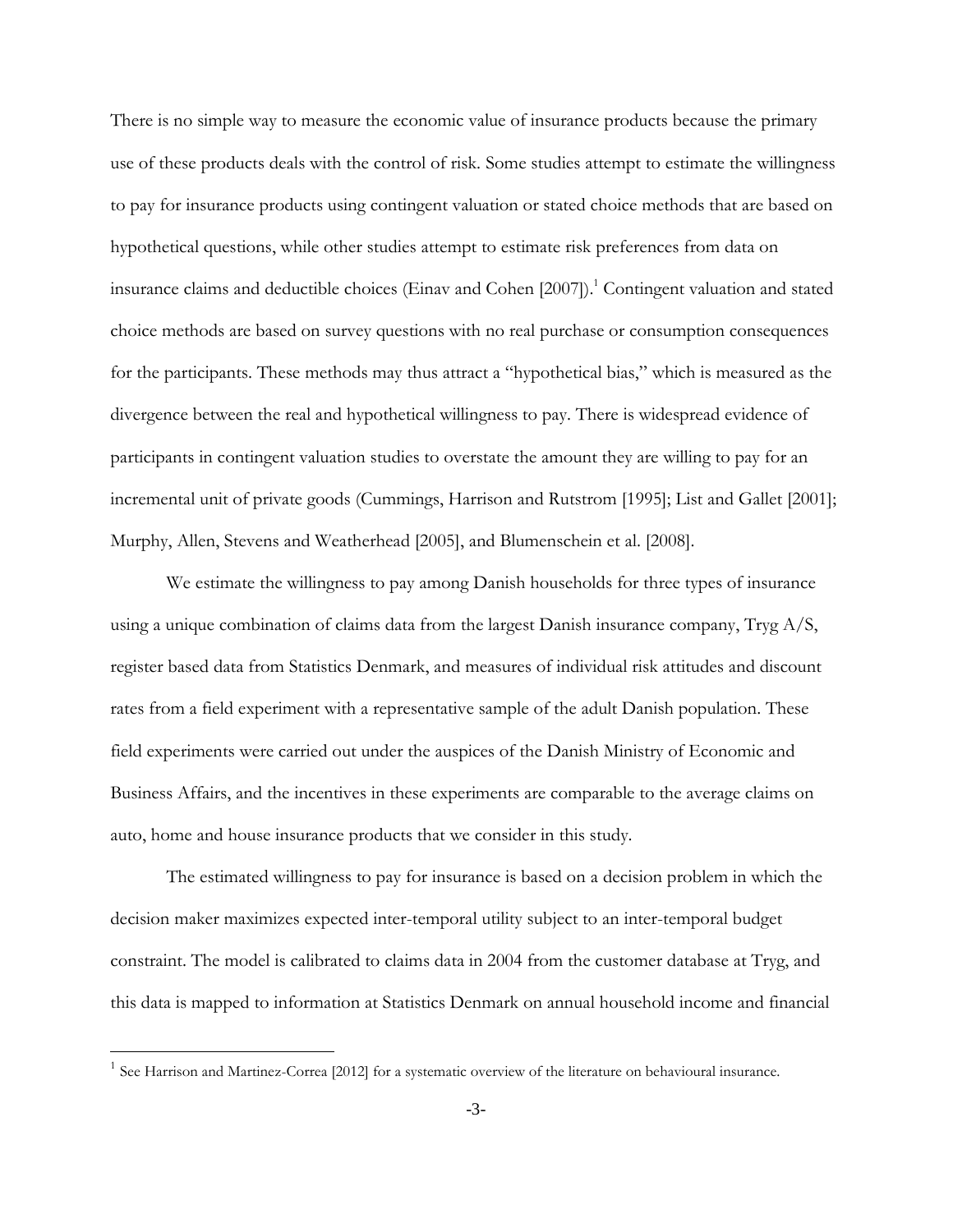wealth. Since potential insurance claims may be substantial in comparison to annual income, and the probability of filing a claim is relatively small, it is appropriate to allow for consumption smoothing over a longer time period and thereby reduce the impact of an accident on consumption in the short term.

We use experimental data from a field methodology developed by Harrison, Lau, Rutström and Sullivan [2005] to elicit both risk and time preferences from the same respondents. The experimental procedures build on the risk aversion experiments of Holt and Laury [2002] and the discount rate experiments of Coller and Williams [1999] and Harrison, Lau and Williams [2002]. Data is collected in the field in Denmark in June 2003, to obtain a sample that offers a wider range of individual socio-demographic characteristics than usually found in subject pools recruited in colleges, as well as a sample that can be used to make inferences about the preferences of the adult population of Denmark. These experiments are "artefactual field experiments" in the terminology of Harrison and List [2004], since lab experiments are essentially taken to field subjects. Economists recognize that preferences can differ across individuals, but only a few attempts have been made to elicit individual preferences for representative samples of a population in a particular geographical area, region or country.<sup>2</sup>

We discuss the elicitation of risk and time preferences in Section 1, and the estimation of these preferences in Section 2. The demand for insurance is discussed in Section 3, along with a presentation of the claims data in Section 4, and the estimated willingness to pay for auto, home and

<sup>2</sup> Harrison, Lau and Williams [2002] elicit individual discount rates for a representative sample of the adult Danish population and find evidence of significant preference heterogeneity across socio-demographic variables. This is the first attempt to elicit individual preferences of a population in a country using controlled experiments with monetary rewards. Eckel, Johnson and Montmarquette [2005] conduct a field study of time and risk preferences. Their subjects are recruited from low income neighborhoods in Montreal, and they are given 64 "compensated" questions, one of which is chosen at random for payment. Dohmen et al. [2011] elicit individual risk attitudes and combine hypothetical surveys with experiments that involve monetary incentives. A total of 450 subjects participated in the experiment, and they were recruited from 179 randomly chosen voting districts in Germany. Andersen, Harrison, Lau and Rutström [2010] examine the strengths and weaknesses of laboratory and field experiments to detect differences in preferences over risk and time that are associated with standard, observable characteristics of the individual.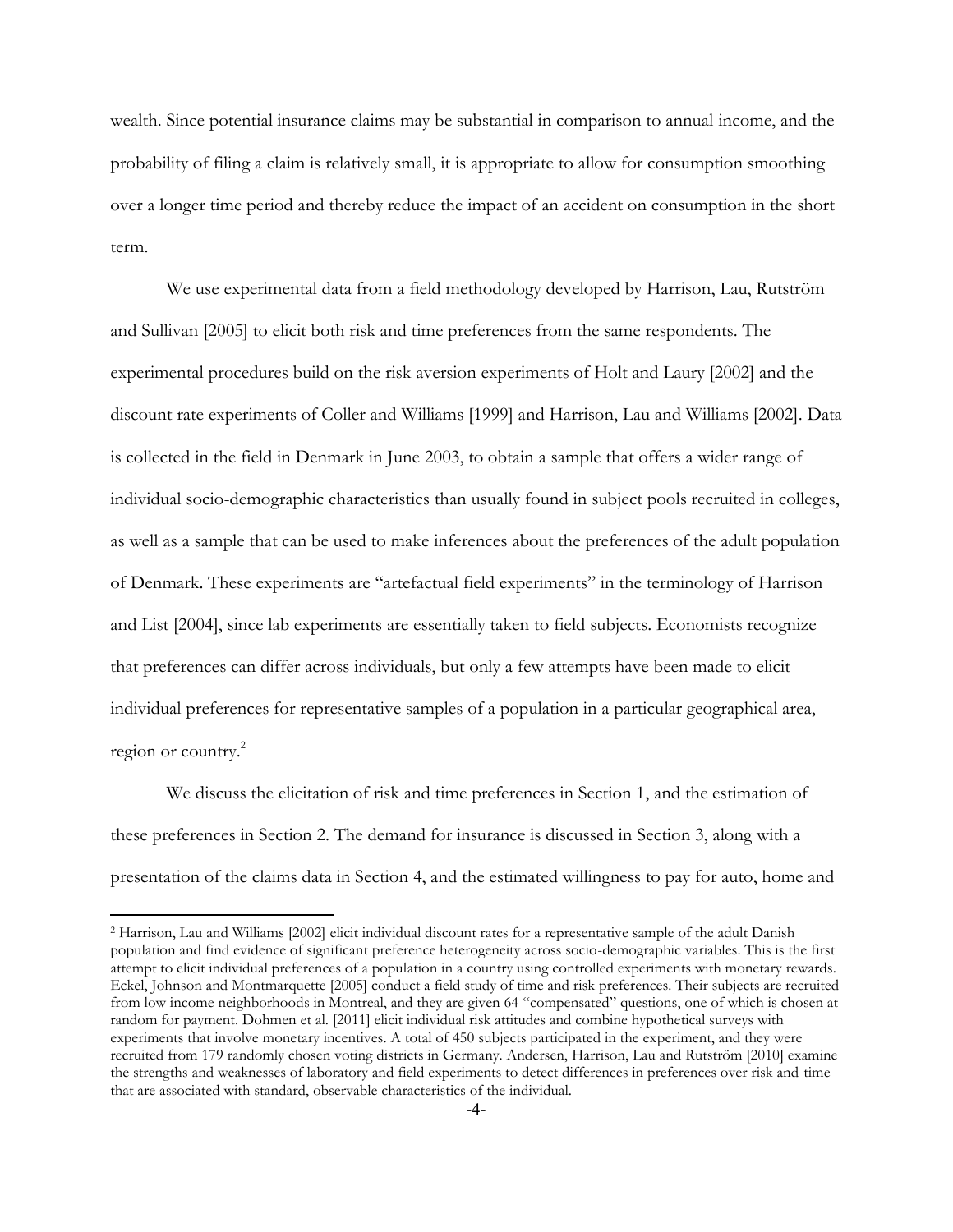house insurance in Section 5. We consider the effects of alternative probability weighting functions on estimated WTP in Section 6, and conclude in Section 7.

#### **1. Eliciting Risk and Time Preferences**

Information on individual risk attitudes and discount rates is obtained from Harrison, Lau, Rutström and Sullivan [2005]. The sample for the field experiments was designed to generate a representative sample of the adult Danish population between 19 and 75 years of age. A total of 664 invitations were mailed out to a stratified sample of the adult population. Everyone who gave a positive response was assigned to a session, and the recruited sample was 268, corresponding to a response rate of 40%. The experiments were conducted in June 2003, and a final sample of 253 subjects provided data.

#### *A. Risk Preferences: Measuring Risk Aversion*

 $\overline{a}$ 

Harrison, Lau, Rutström and Sullivan [2005] used a multiple price list (MPL) design to elicit individual risk attitudes. <sup>3</sup> They use the same approach as in Holt and Laury [2002] and presented an ordered array of binary lottery choices to be made at once. The subject picked one of the two lotteries in each row of the MPL, played out the chosen lottery and received the reward. Each subject responded to four separate risk aversion tasks, each with different prizes designed so that all 16 prizes span an income interval from 50 kroner to 4500 kroner. <sup>4</sup> One task and one row were picked at random for payment, and each subject was given a 10% chance to actually receive the

<sup>3</sup> Andersen, Harrison, Lau and Rutström [2006] examine the properties of the MPL procedure in detail, and the older literature using it. Harrison and Rutström [2008] evaluate the strengths and weaknesses of alternative elicitation procedures for risk attitudes.

<sup>4</sup> The four sets of prizes were as follows, with the two prizes for lottery A listed first and the two prizes for lottery B listed next: (A1: 2000 kroner, 1600 kroner; B1: 3850 kroner, 100 kroner), (A2: 2250 kroner, 1500 kroner; B2: 4000 kroner, 500 kroner), (A3: 2000 kroner, 1750 kroner; B3: 4000 kroner, 150 kroner), and (A4: 2500 kroner, 1000 kroner; B4: 4500 kroner, 50 kroner). At the time of the experiments, the exchange rate was approximately 6.55 kroner per U.S. dollar, so these prizes range from approximately \$7.65 to \$687.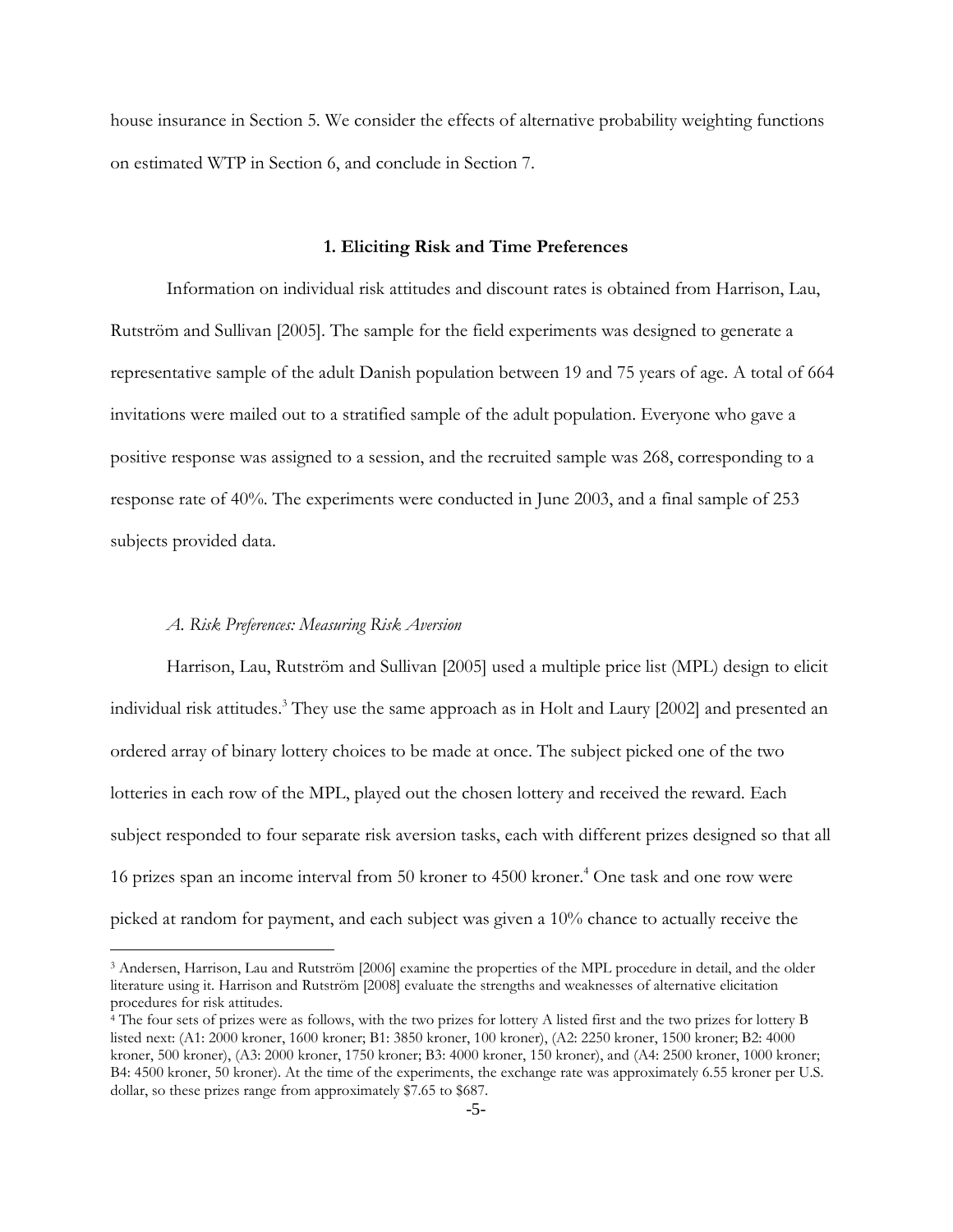payment associated with his or her decision.<sup>5</sup>

 $\overline{a}$ 

We take each of the binary choices of the subject as the data, and estimate the parameters of a latent utility function that explains those choices using an appropriate error structure to account for the panel nature of the data.<sup>6</sup> The data set consists of observations from 253 subjects, with 7,928 risk aversion choices.<sup>7</sup> Once the utility function is defined, for a candidate value of the parameters of that function, we can construct the expected utility of the two gambles, and then use a linking function to infer the likelihood of the observed choice.

#### *B. Time Preferences: Measuring Individual Discount Rates*

Individual discount rates (IDRs) were elicited by an experimental design that was introduced in Coller and Williams [1999] and expanded in Harrison, Lau and Williams [2002]. Each subjects in Harrison, Lau, Rutström and Sullivan [2005] was presented with 6 discount rate tasks with 6 different time horizons: 1 month, 4 months, 6 months, 12 months, 18 months, and 24 months. In each task subjects were provided two future income options rather than one "instant income" option and one future income option. The early income option was 3,000 kroner and delayed by one month in all tasks. For example, they were offered 3,000 kroner in one month and 3,000 kroner  $+x$  kroner

<sup>&</sup>lt;sup>5</sup> There is considerable behavioral evidence that rewarding subjects by selecting one task at random for payment does not distort choices, even though it does make the overall experiment a compound lottery. See Harrison, Lau and Rutström [2007; fn.16] for evidence on this issue for the risk aversion instrument we used here, and Harrison and Rutström [2008; §2.6] for similar evidence in comparable lottery choice tasks.

<sup>6</sup> The statistical specification allows for the possibility of correlation between responses by the same subject. The use of clustering to allow for "panel effects" from unobserved individual effects is common in the statistical survey literature. Clustering commonly arises in national field surveys from the fact that physically proximate households are often sampled to save time and money, but it can also arise from more homely sampling procedures. For example, Williams [2000; p.645] notes that it could arise from dental studies that "collect data on each tooth surface for each of several teeth from a set of patients" or "repeated measurements or recurrent events observed on the same person." The procedures for allowing for clustering allow heteroskedasticity between and within clusters, as well as autocorrelation within clusters. They are closely related to the "generalized estimating equations" approach to panel estimation in epidemiology (see Liang and Zeger [1986]), and generalize the "robust standard errors" approach popular in econometrics (see Rogers [1993]). Wooldridge [2003] reviews some issues in the use of clustering for panel effects, in particular noting that significant inferential problems may arise with small numbers of panels.

<sup>&</sup>lt;sup>7</sup> Some subjects received a different number of choices than others. For example, 116 subjects received a "symmetric" risk aversion task involving 40 choices ( $116 \times 40 = 4,640$  choices) and the remaining 137 subjects received an "asymmetric" risk aversion task involving 24 choices ( $137 \times 24 = 3,288$  choices).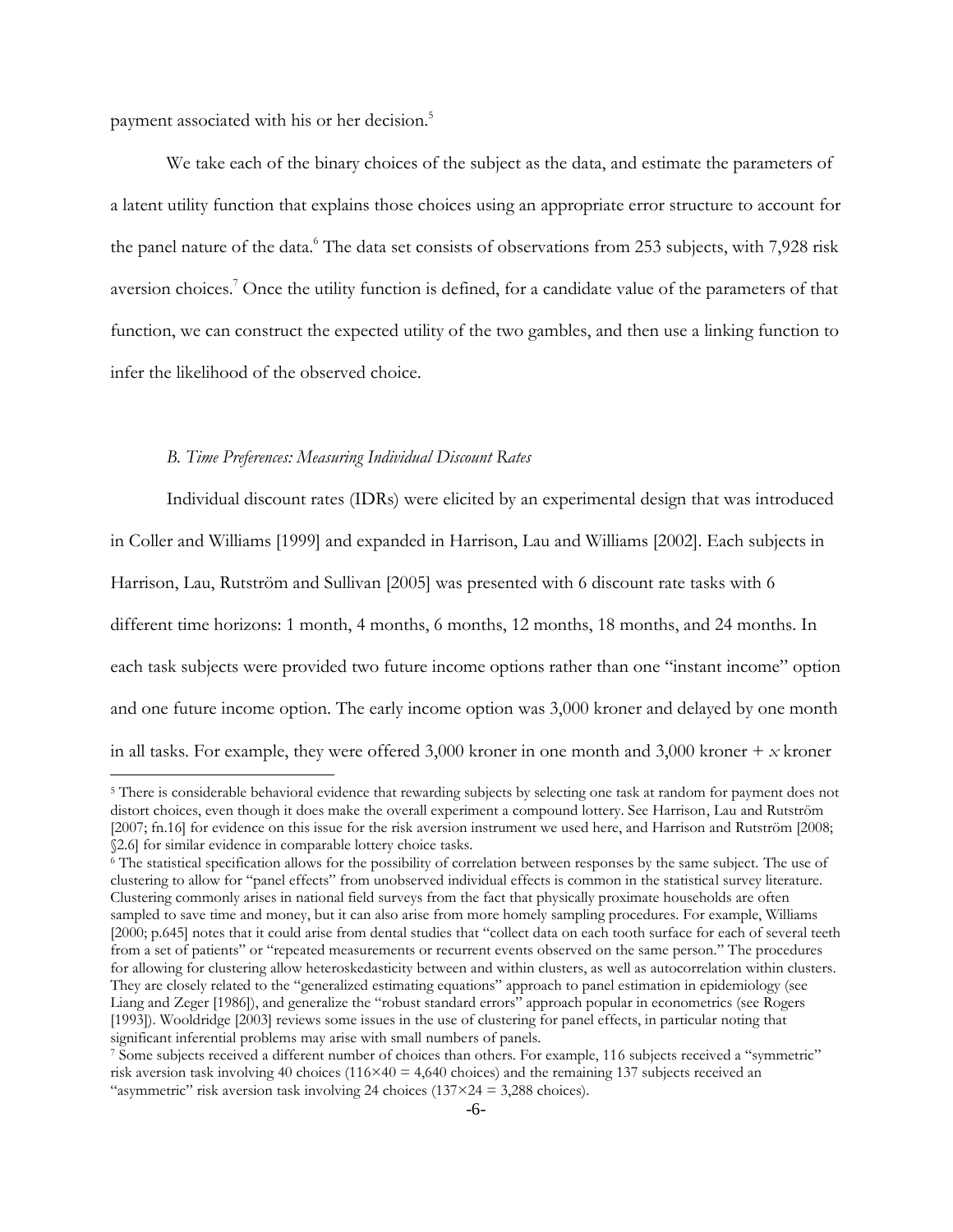in 7 months, so that we interpret the revealed discount rate as applying to a time horizon of 6 months. This avoids the potential problem of the subject facing extra risk or transactions costs with the future income option, as compared to the "instant" income option.<sup>8</sup>

Each subject responded to all six discount rate tasks and one task and row were chosen at random for payment. Future payments to subjects were guaranteed by the Danish Ministry of Economic and Business Affairs, and made by automatic transfer from the Ministry's bank account to the subject's bank account. This payment procedure is similar to a post-dated check, and automatic transfers between bank accounts are a common procedure in Denmark. Finally, each subject was given a 10% chance to receive actual payment. Thus, each subject faced a 10% chance of receiving payment in the risk preference task as well as a 10% chance in the time preference task.

Our estimation strategy is the same as for the lottery task. We take each of the binary choices of the subject as data, and estimate the parameters with an error structure that recognizes the panel nature of the data. The data set consists of 15,180 discount rate choices.

#### **2. Identifying Risk and Time Preferences**

#### *A. Estimation of Risk Attitudes*

 $\overline{a}$ 

We begin with Expected Utility Theory (EUT) as a model for the choices over risky options and let the utility function be the constant relative risk aversion (CRRA) specification

$$
U(M) = (\omega + M)^{(1-r)}/(1-r) \tag{1}
$$

for  $r \neq 1$ , where r is the CRRA coefficient and  $\omega$  is background consumption. With this functional form,  $r=0$  denotes risk neutral behavior,  $r>0$  denotes risk aversion, and  $r<0$  denotes risk loving

<sup>8</sup> These transactions costs are discussed in Coller and Williams [1999], and they include simple things such as remembering to pick up the delayed payment as well as more complex things such as the credibility of the money actually being paid in the future. The payment protocol in the experiment was intended to make sure that the credibility of receiving the money in the future was high.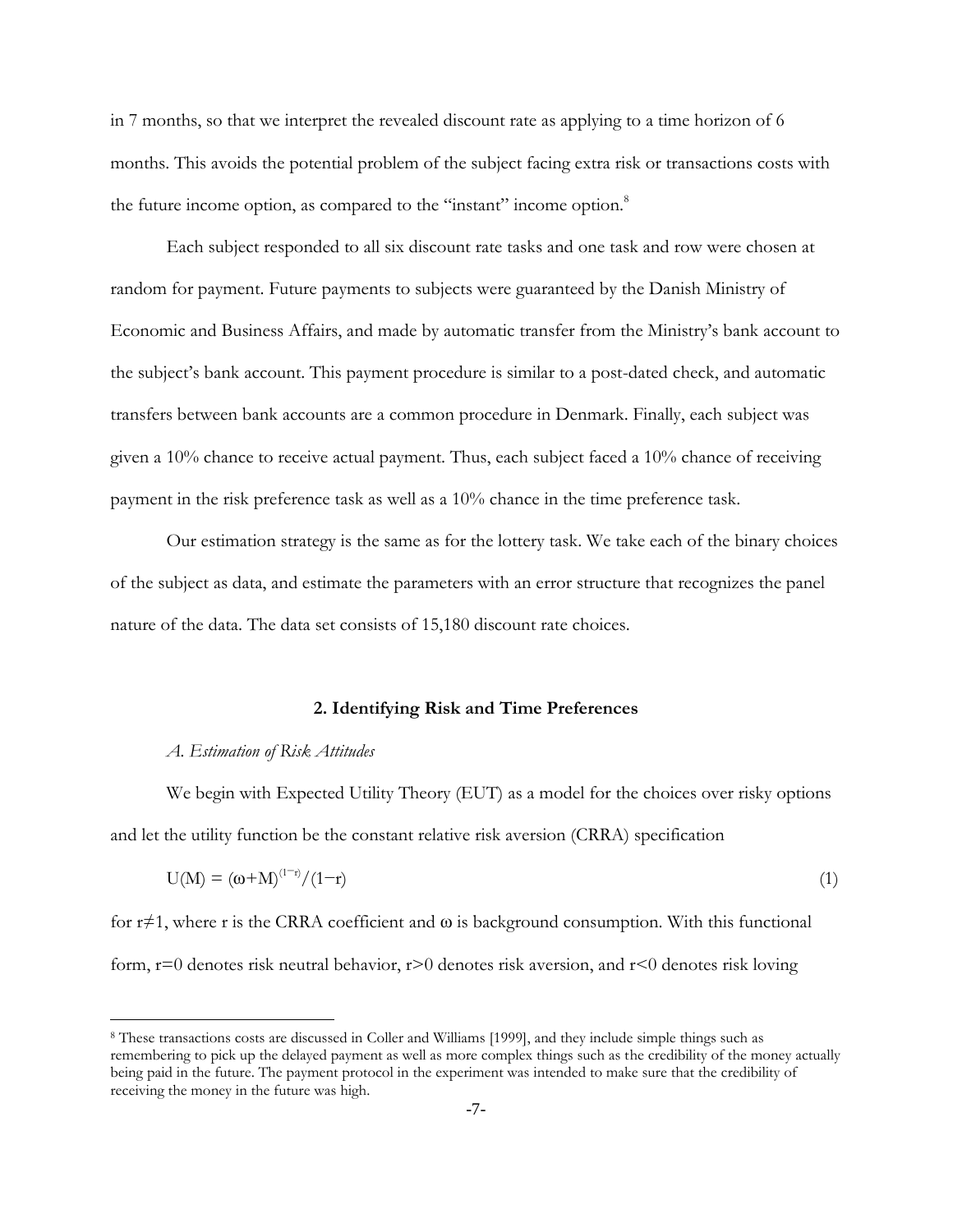behavior<sup>9</sup>

We can write out the likelihood function for the choices that the subjects made and estimate the risk parameter r. Probabilities for each outcome  $M_j$ ,  $p_j(M_j)$ , are those that are induced by the experimenter, so expected utility is simply the probability weighted utility of each outcome in each lottery. Since there were two outcomes in each lottery, the EU for lottery i is

$$
EU_i = \sum_{j=1, n} \left[ p_j(M_j) \times U(\omega + M_j) \right] \tag{2}
$$

where  $n=2$ .

 $\overline{a}$ 

Conditional on EUT and CRRA specifications being true the likelihood of the risk aversion responses depends on the estimates of r and the observed choices. We follow Andersen, Harrison, Lau and Rutström [2008a] and assume that income from the risk aversion and discount rate tasks is integrated with daily background consumption, which was equal to 118 kroner for the average Dane in 2003. We use this value of ω in our estimations.

Table 1 displays the results from maximum likelihood estimation of elicited risk attitudes.<sup>10</sup> The results show that the average Dane is risk averse with a CRRA coefficient of 0.73 and a standard error of 0.045. This coefficient is significantly different from 0 and marginally higher than the estimate of 0.67 which is reported in Harrison, Lau and Rutström [2007] for the same data set but with background consumption  $\omega = 0$ .

We also report total effects of key demographic variables, i.e. we condition the CRRA coefficient on one demographic characteristic at a time. The coefficients from the maximum

<sup>9</sup> There is evidence from the lab and field that subjects are risk averse over stakes ranging between pennies and several hundred dollars. Holt and Laury [2002][2005] produced the most widely cited evidence from the lab, and they show that subjects are moderately averse to risk. Harrison, Lau and Rutström [2007] find comparable results using data from the Danish field experiments that we also apply in our analysis. The literature offers some evidence of lower estimates of relative risk aversion when the stakes in the experimental task are reduced significantly, which may cause one to question our use of the restrictive CRRA function. However, Harrison, Lau and Rutström [2007] find that CRRA holds locally over the domain of stakes in the Danish experiments, and we therefore adopt this popular specification. <sup>10</sup> We follow Holt and Laury [2002] and Andersen et al. [2008] and use the error specification originally due to Luce [1959] in our estimation of risk attitudes and discount rates.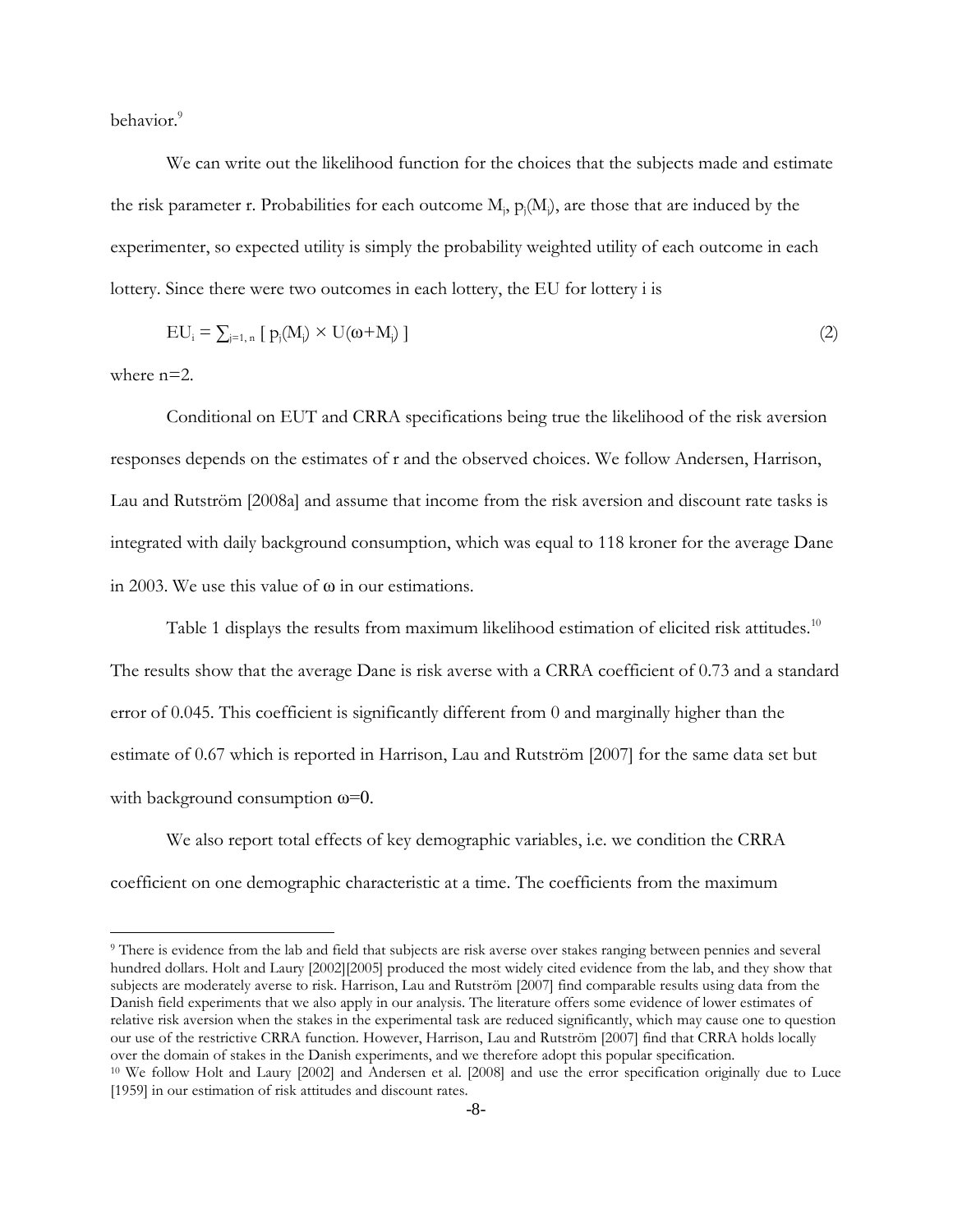likelihood estimations are displayed in Table 1 and show some variation in risk attitudes across the demographic characteristics. Women are more risk averse than men. The CRRA coefficient is 0.76 for women and 0.69 for men, and the difference of 0.07 is statistically significant with a *p*-value of 0.016. We find some variation across age groups, but there is no general tendency for younger age groups to be more or less risk averse than older age groups. Finally, we do not observe significant differences in risk attitudes between singles and those who live with a spouse or partner.<sup>11</sup>

#### *B. Rank-Dependent Utility Theory*

 $\overline{a}$ 

One route of departure from EUT has been to allow preferences to depend on the rank of the final outcome through probability weighting. The idea that one could use non-linear transformations of the probabilities of a lottery when weighting outcomes, instead of non-linear transformations of the outcome into utility, was most sharply presented by Yaari [1987]. To illustrate the point, he assumed a linear utility function, in effect ruling out any risk aversion or risk seeking from the shape of the utility function. Instead, concave (convex) probability weighting functions imply risk seeking (risk aversion). It is possible for a decision maker to have a probability weighting function with both concave and convex components, and the conventional wisdom is that the function is concave for smaller probabilities and convex for larger probabilities.

Quiggin [1982] formally presented the general case of rank-dependent preferences for choice over lotteries in which one allowed for subjective probability weighting and non-linear utility functions. This model has become known as Rank-Dependent Utility (RDU). The Yaari [1987] model can be seen as an important special case, and can be called the Rank-Dependent Expected Value model.

<sup>11</sup> Harrison, Lau and Rutstrom [2007] find evidence of sample selection into the experiment, and the mean estimate of relative risk aversion is reduced by this correction. However, the marginal effects of individual characteristics are similar across specifications with and without correction for sample selection.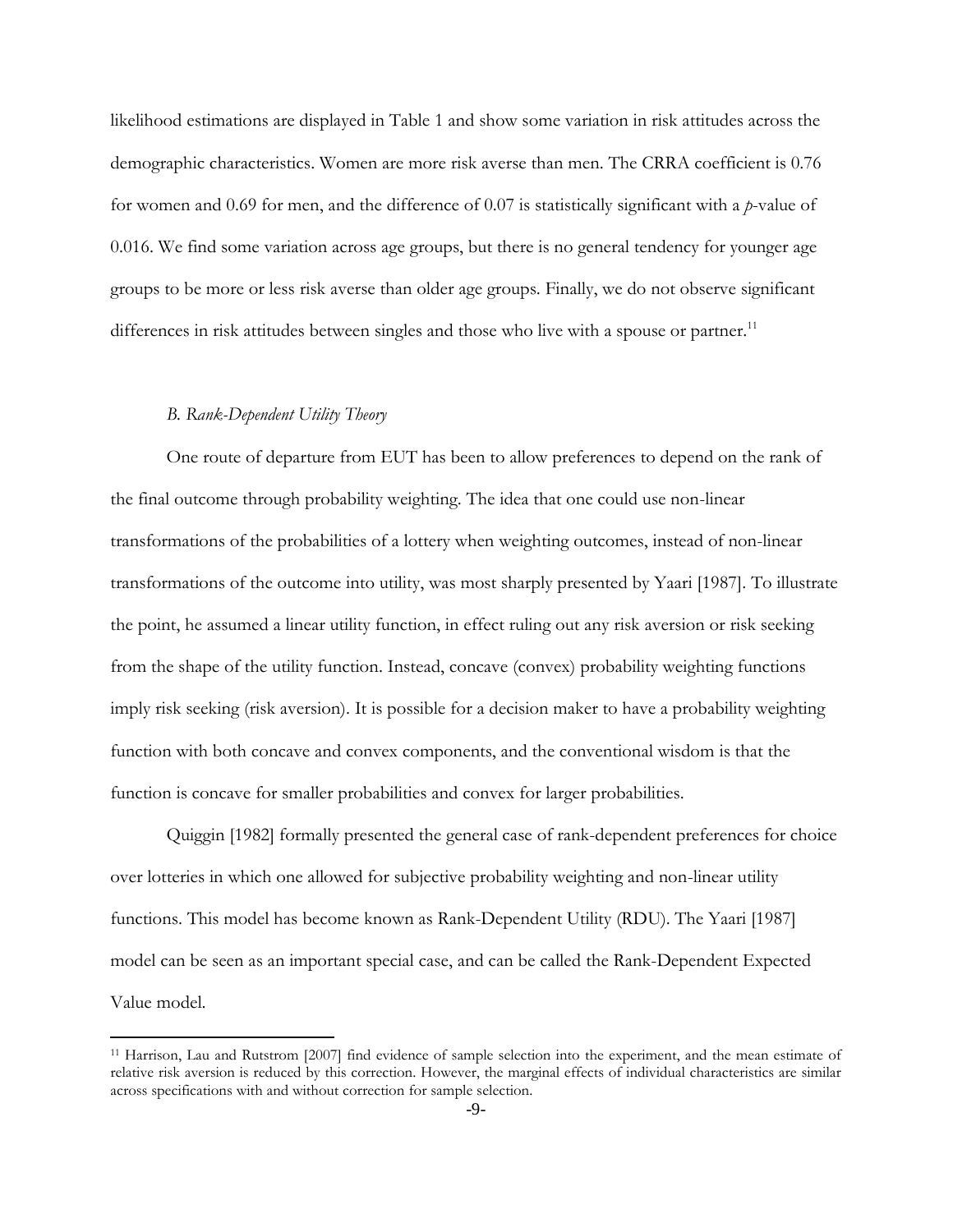Formally, to calculate decision weights under RDU one replaces expected utility in equation (2) with

$$
RDU_i = \sum_{j=1, n} [w_j \times u_j]
$$
 (3)

where

$$
w_i = \omega(p_i + ... + p_n) - \omega(p_{i+1} + ... + p_n)
$$
\n(4)

for j=1,..., n−1, and w<sub>j</sub> =  $\omega(p_i)$  for j=n. The subscript j indicates outcomes ranked from worst to best, and where  $\omega(p)$  is some probability weighting function.

Picking the right probability weighting function is obviously important for the RDU specification. A weighting function proposed by Tversky and Kahneman [1992] has been widely used. It is assumed to have well-behaved endpoints with  $\omega(0)=0$  and  $\omega(1)=1$  and is given by

$$
\omega(p) = p^{\gamma} / [p^{\gamma} + (1-p)^{\gamma}]^{1/\gamma}
$$
\n<sup>(5)</sup>

for  $0 \leq p \leq 1$ . The normal assumption, backed by a substantial amount of evidence reviewed by Gonzalez and Wu [1999], is that 0<γ<1. This gives the weighting function an "inverse S-shape," characterized by a concave section signifying the overweighting of small probabilities up to a crossover-point where  $\omega(p)=p$ , beyond which there is a convex section signifying underweighting. If γ>1 the function takes the less conventional "S-shape," with convexity for smaller probabilities and concavity for larger probabilities. Under RDU the probability associated with an outcome does not directly inform one about the decision weight of that outcome, and the transformation of probabilities into decision weights depends on the parameters in the probability weighting function and the underlying probability distribution of outcomes.

We again assume the CRRA functional form for utility. The parameter r determines the concavity of the utility function but is no longer the sole determinant of risk attitudes since probabilities are also transformed. The remainder of the econometric specification is the same as for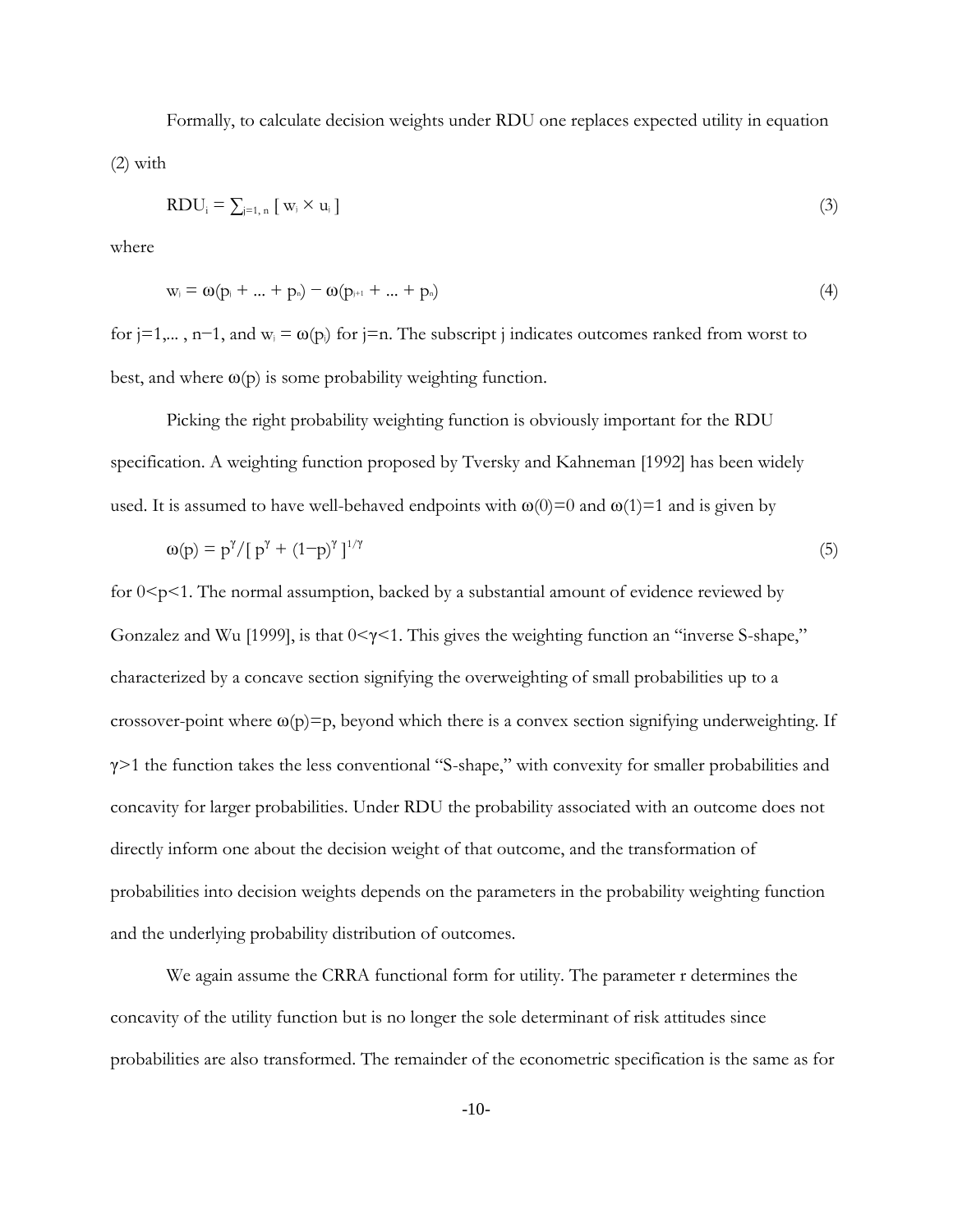the EUT model.

The effects of allowing for probability weighting are displayed in Table 2, and we find some evidence of probability weighting. The mean estimate of γ for the entire sample is 0.68 with a standard error of 0.028. The hypothesis that  $\gamma=1$ , that there is no probability weighting, has a *p*-value of less than 0.001 using a Wald test. The estimate of the curvature of the utility function, given by the CRRA coefficient, is smaller than the estimate of that parameter under EUT in the comparable specification. The effect of allowing for probability weighting is therefore to reduce estimates of the curvature of the utility function; we should be careful here not to conceptually associate curvature of the utility function with risk aversion.

The results in Table 2 show some variation in probability weighting across the demographic characteristics. The γ-parameter is less than 1 for all demographic characteristics, and we can reject the hypothesis of no probability weighting at conventional statistical significance levels for each demographic variable. We also find more variation in the CRRA coefficients compared to the EUT model. There is no longer a significant difference in risk attitudes between men and women measured by the curvature of the utility function. However, we now find that people older than 60 years of age are significantly less risk averse than people in all other age groups.

We can illustrate the effect of probability weighting on the estimated risk premium for the lotteries that were presented to subjects in the experiment. The upper panel in Figure 1 displays the estimated risk premium under EUT and RDU for the lottery that pays either 2,000 or 1,600 kroner. The solid line is based on EUT, and the dashed line is based on RDU. Given the estimated coefficients in Table 1 and 2, we find that the risk premium is positive under EUT and follows an inverse U shape when the probability of receiving the high amount increases from 0 to 1. However, the estimated risk premium under RDU is smaller, and indeed negative, when the probability of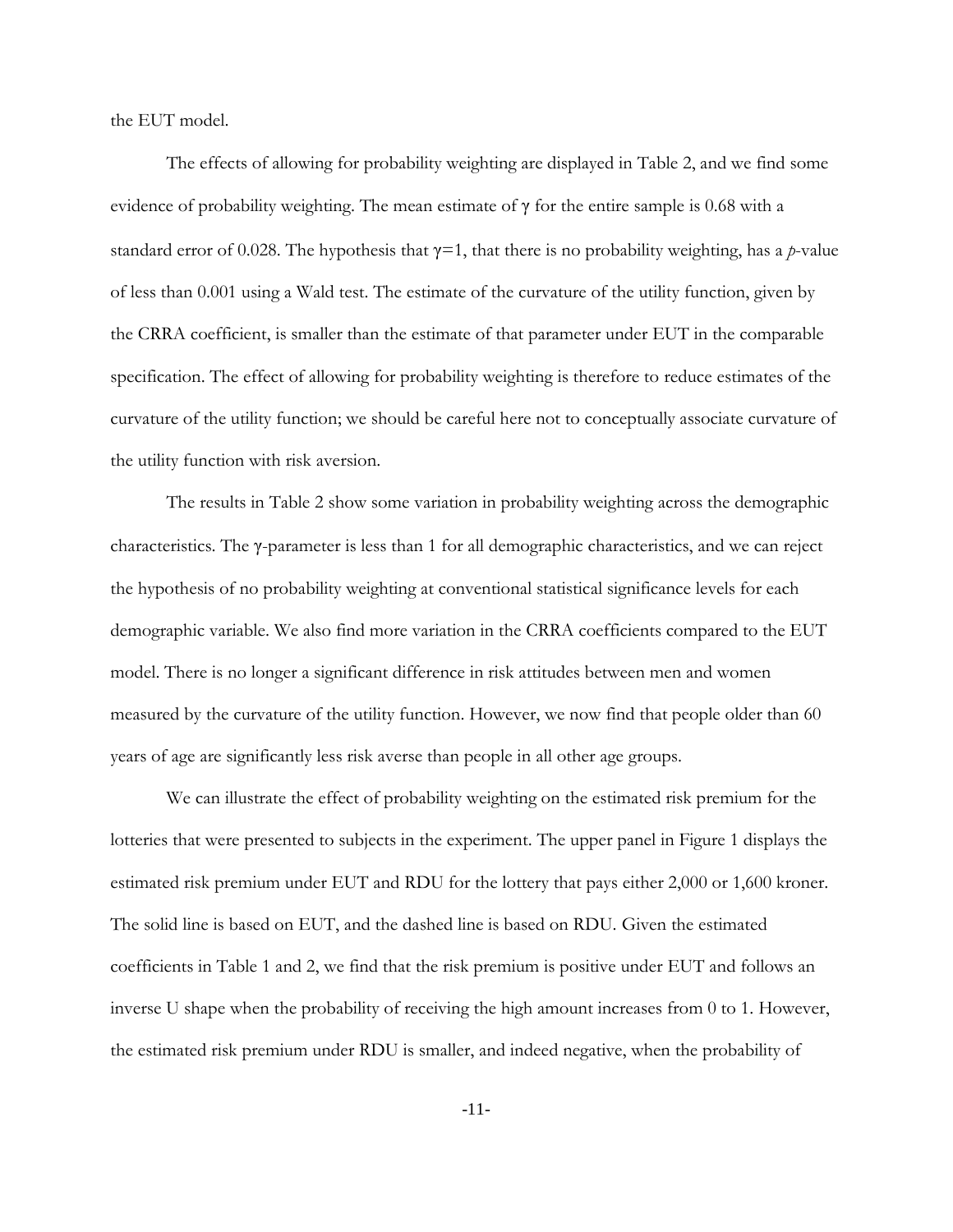receiving the high amount is less than 0.4, and higher when the probability of receiving the high amount is higher than 0.4. The lower panel in Figure 1 displays the estimated risk premium under EUT and RDU for the lottery that pays either 3,850 or 100 kroner, and we find similar results although the crossover point between the two curves now appears when the probability of receiving the high amount is 0.6. Hence, we see that the estimated risk premium is higher under RDU than EUT when the probability of receiving the best outcome is relatively high.

Figure 2 displays the probability weighting function and decision weights for a lottery with five outcomes and a value of  $\gamma$ =0.68. The underlying probability distribution in this example is unimodal and asymmetric with  $p=0.90$  for the best outcome and  $p=0.025$  for each of the four other outcomes. The rank-dependent specification assigns a weight of 76.8% to the best outcome, 3.5% to the second-best outcome, 4.1% to the third-best outcome, 5.3% to the fourth-best outcome, and a weight 10.3% to the worst outcome. Hence, we see a substantial reduction in the decision weight for the best outcome and higher decision weights for all other outcomes compared to the EUT specification. In particular, there is a significant increase from 2.5% to 10.3% for the worst outcome.<sup>12</sup> The probability distribution in this example resembles the distributions of insurance claims in Figure 3-5 for the three insurance products that we consider, and the biases in the decision weights under RDU compared to EUT turn out to have significant effects on the estimated willingness to pay for the insurance products.

### *C. Estimation of Discount Rates*

 $\overline{a}$ 

Consider next the joint estimation of risk and time preferences. Our statistical specification

<sup>&</sup>lt;sup>12</sup> A uniform probability distribution with p=0.2 for each of the five outcomes and  $\gamma$ =0.68 would give the following decision weights under RDU, ranked from best to worst outcome: 0.26, 0.13, 0.12, 0.15 and 0.34. Hence, this distribution overweights the best and worst outcomes and underweights intermediate outcomes. This is different from the distribution of decision weights in Figure 2, which underweights the best outcome and overweights all other outcomes.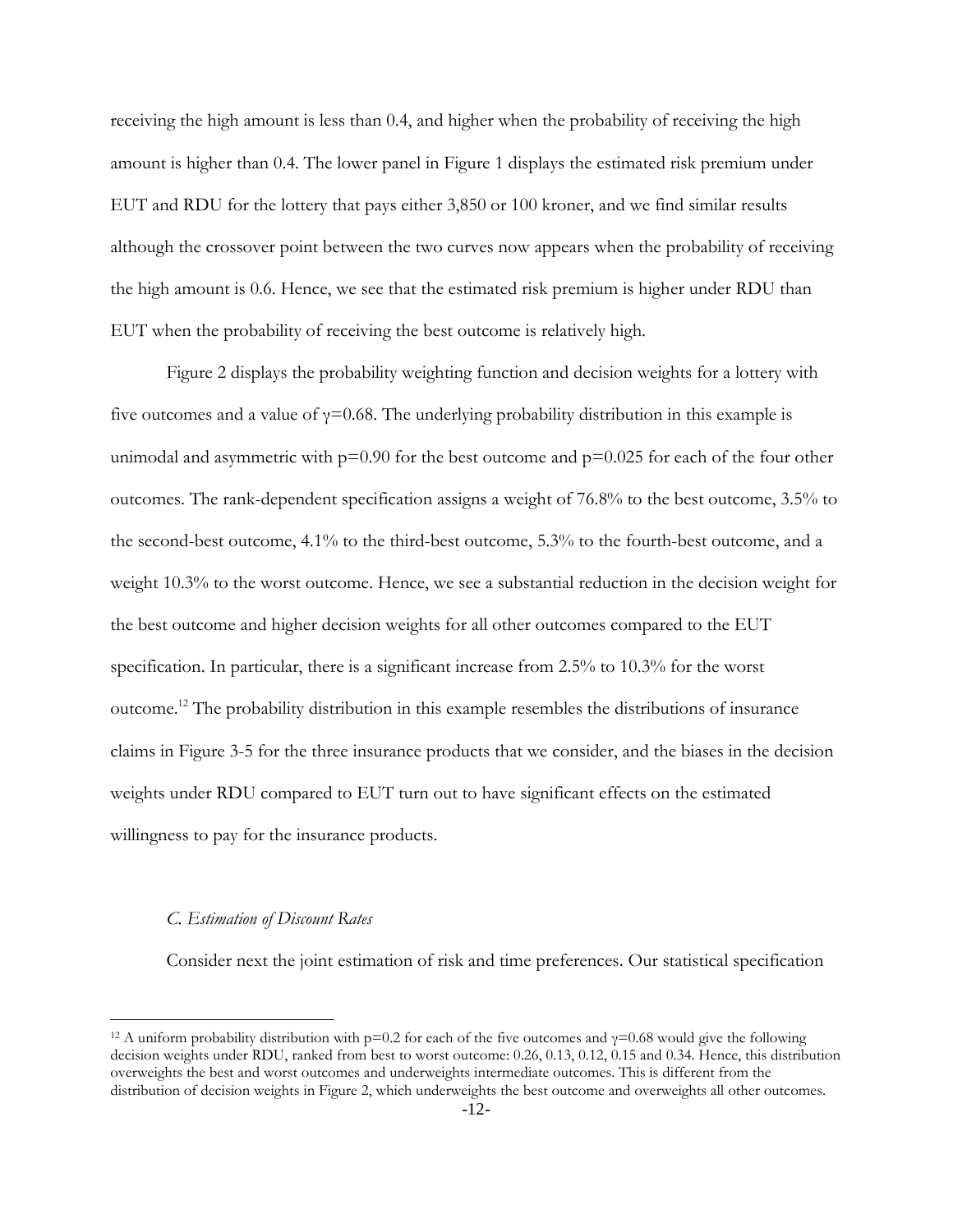relies on a special case of the model in Andersen, Harrison, Lau and Rutström [2008a], which is based on the dual-self representation of latent risk and time preferences by Fudenberg and Levine [2006]. We assume that income earned from the risk and the discount rate tasks is integrated with the same level of daily background consumption.

Specifically, if we assume that Expected Utility Theory (EUT) holds for the choices over risky alternatives and that discounting is exponential then the subject is indifferent between two income options  $M_t$  and  $M_{t+\tau}$  if and only if

$$
U(\omega + M_t) + (1/(1+\delta)^{r}) U(\omega) = U(\omega) + (1/(1+\delta)^{r}) U(\omega + M_{t+\tau})
$$
\n(6)

where  $U(\omega + M_t)$  is the utility of monetary outcome  $M_t$  for delivery at time t plus some measure of background consumption  $\omega$ ,  $\delta$  is the discount rate,  $\tau$  is the horizon for delivery of the later monetary outcome at time t+ $\tau$ , and the utility function U is separable and stationary over time.<sup>13</sup> The left hand side of equation (1) is the sum of the discounted utilities of receiving the monetary outcome  $M_t$  at time t (in addition to background consumption) and receiving nothing extra at time  $t+\tau$ , and the right hand side is the sum of the discounted utilities of receiving nothing over background consumption at time t and the outcome  $M_{t+\tau}$  (plus background consumption) at time t+ $\tau$ . Thus (6) is an indifference condition and  $\delta$  is the discount rate that equalizes the present value of the utility of the two monetary outcomes  $M_t$  and  $M_{t+T}$ , after integration with an appropriate level of background consumption ω.

We can write out the likelihood function for the choices that our subjects made and estimate the risk parameter r and the discount rate  $\delta$ . Instead of specifying the expected utility of option A and B, equation (2) is replaced by the discounted utility of each of the two options, conditional on

<sup>13</sup> Andersen, Harrison, Lau and Rutström [2008b] use panel data from these Danish experiments and find some variation in risk attitudes over time, but there is no general tendency for risk aversion to increase or decrease over the 17-months time span that they consider.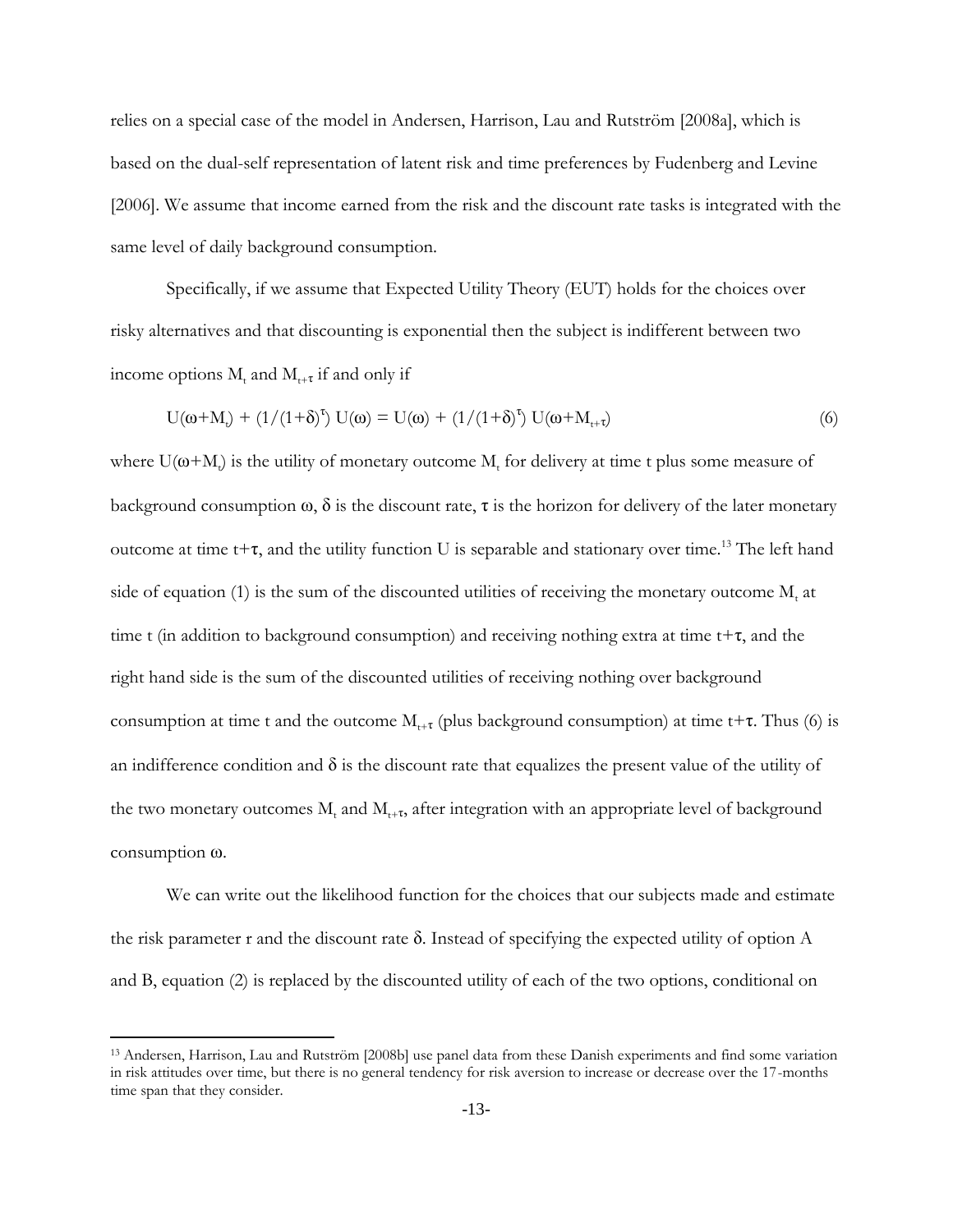some assumed discount rate.

Table 3 displays the results from joint maximum likelihood estimation of elicited discount rates and risk attitudes. The results show that the average Dane has an estimated discount rate of 10.1% with a standard error of 0.85%. This estimate is similar to the reported value in Andersen, Harrison, Lau and Rutström [2008a]. We find a small and insignificant difference in discount rates between men and women. Men have a discount rate of 10.3% and the estimated coefficient for women is 9.9%. The results indicate a systematic variation in discount rates across age groups, and we find that younger people have lower discount rates than older people. Discount rates vary between 9.0% for people younger than 30 years of age to 12.1% for those older than 60 years of age. Finally, there is some variation in discount rates between singles and those living with a partner or spouse.

The mean estimate of the CRRA coefficient is the same as before, but we find less variation in the estimated coefficients across demographic variables compared to the values reported in Table 1. For example, the difference in risk aversion between men and women is smaller and no longer statistically significant.

#### **3. Estimating Willingness to Pay**

We assume that households maximize expected inter-temporal utility subject to an intertemporal budget constraint with several possible states of nature, where all uncertainty is realized in the initial period and any loss incurred by an accident is subtracted from initial wealth. Since potential insurance claims may be substantial in comparison to annual income, it is appropriate to allow for consumption smoothing over time and thereby cushion the impact of an accident on consumption in the short term.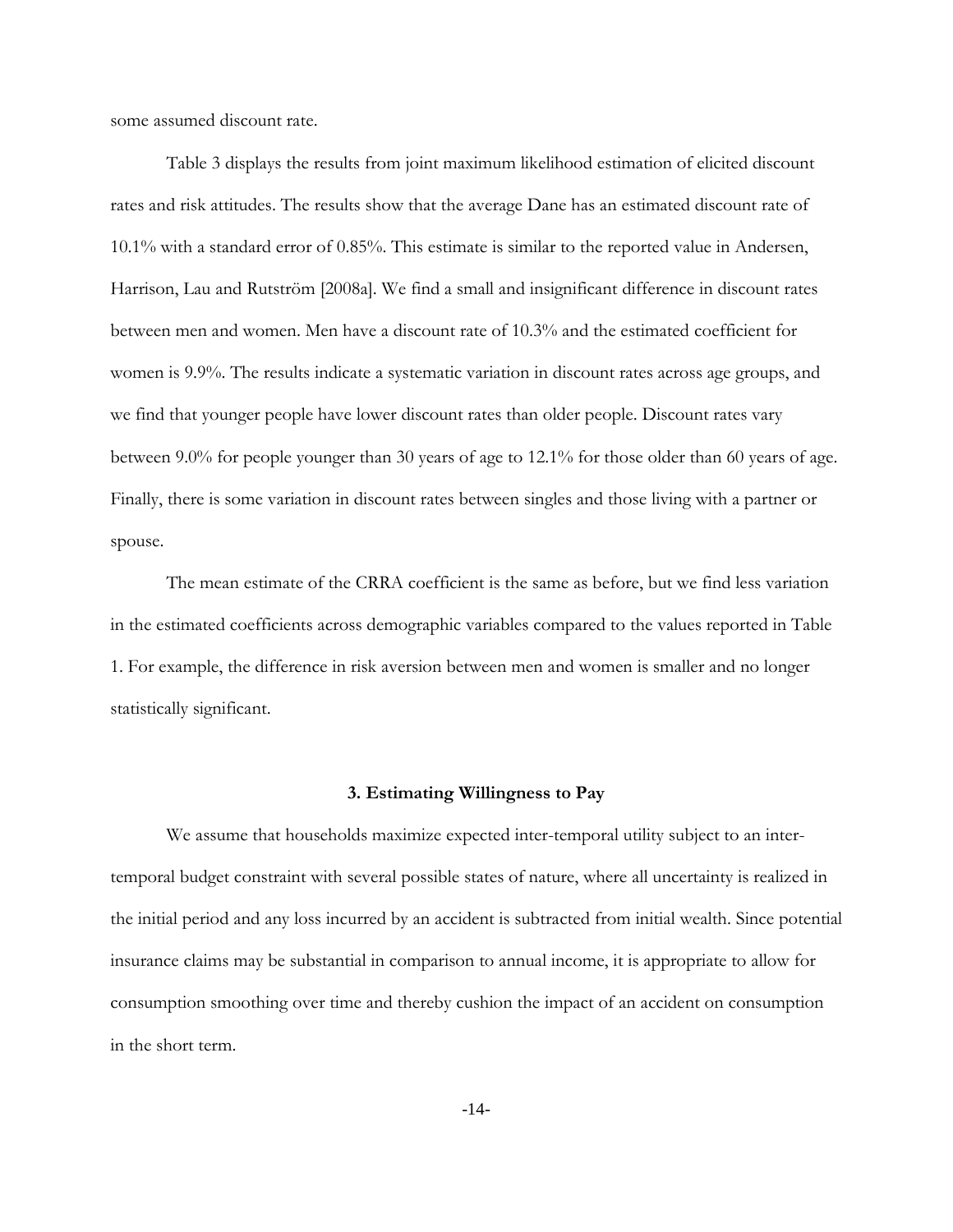#### *A. Model*

 $\overline{a}$ 

We first present the model without uncertainty to illustrate the inter-temporal optimization problem over a finite time period T, and then introduce uncertainty to estimate the willingness to pay for each insurance type.

The inter-temporal utility function at time  $t = 0$  of the representative household is given by

$$
U = \sum_{\{t=0,... T-1\}} (1+\delta)^{-t} u(c_t) \tag{7}
$$

where  $c_t$  is consumption in period t. The instantaneous utility function

$$
u(ct) = (ct)(1-r)/(1-r)
$$
\n(8)

is stationary and similar to the CRRA specification in (1). The dynamic budget constraint is

$$
W_{t+1} = (1+i)(W_t + y_t - c_t) \tag{9}
$$

where i is the (constant) real interest rate,  $W_t$  is financial wealth in period t, and  $y_t$  is income in period t. Financial wealth in the terminal period cannot be negative and is specified as a fraction  $\alpha$  of initial wealth  $W_T = \alpha W_0$ , with  $\alpha \ge 0.14$  The inter-temporal budget constraint is derived from the dynamic budget constraint (9) and the terminal constraint, and is written as

$$
\sum_{\{t=0,... T-1\}} (1+i)^{-t} c_t = \sum_{\{t=0,... T-1\}} (1+i)^{-t} y_t + (1-\alpha(1+i)^{-T}) W_0
$$
\n(10)

This constraint implies that the net present value of inter-temporal consumption is equal to the net present value of inter-temporal income plus initial financial wealth minus the net present value of financial wealth in the final period.

Maximizing inter-temporal utility subject to the inter-temporal budget constraint gives the Euler equation, which specifies the optimal consumption profile over the finite time horizon

<sup>&</sup>lt;sup>14</sup> Strictly speaking, α should be endogenous in the model because households decide how much wealth to hold in period T. However, one would need a bequest or precautionary savings motive to obtain a positive level of wealth in the final period. Adding these motives would make it more complicated to estimate the willingness to pay. We vary the value of  $\alpha$ in the sensitivity analysis and find that the willingness to pay is robust to variations in the value of this parameter.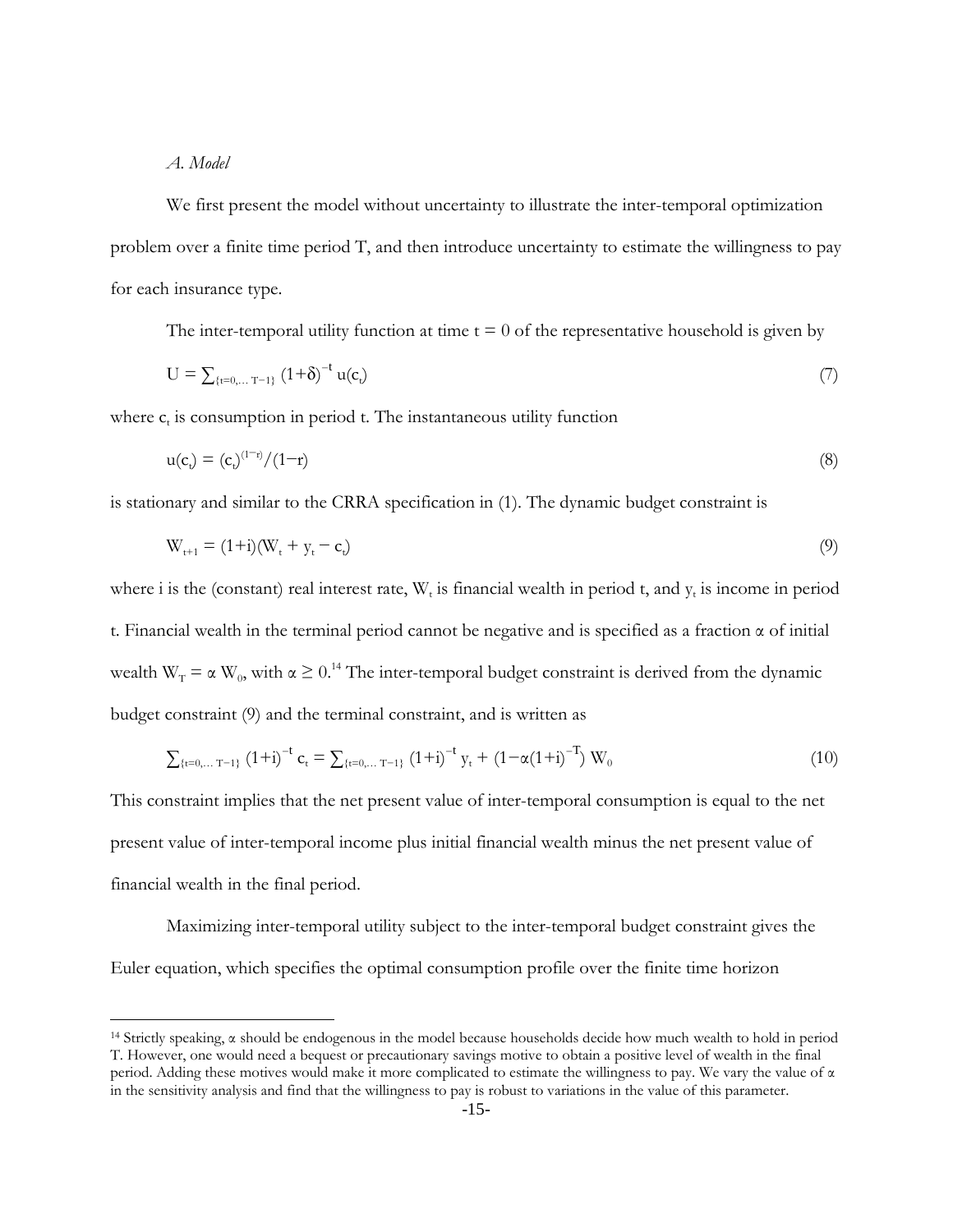$$
c_{t+1} = ((1+i)/(1+\delta))^{1/r} c_t
$$
\n(11)

where  $1/r$  is the inter-temporal elasticity of substitution. We can then derive consumption in period t as a function of consumption in the initial period and insert the expression into the inter-temporal budget constraint to find the optimal level of consumption in the initial period

$$
c_0 = M \cdot \left( \sum_{\{t=1,...,T-1\}} (1+i)^{-t} y_t + (1-\alpha(1+i)^{-T}) W_0 \right) \tag{12}
$$

with

 $\overline{a}$ 

$$
M = 1/\sum_{\{t=1,...T-1\}} (1+i)^{-t} ((1+i)/(1+\delta))^{t/r}.
$$
\n(13)

Hence, consumption in the initial period is determined by a multiplier times the present value of lifetime income minus net savings from the initial to the final period. The optimal level of consumption over time  $(c^*)$  is then derived by inserting equation (12) into equation (11). The multiplier in equation (13) is a function of the real interest rate and the individual discount rate. We see that a higher discount rate puts more weight on present consumption by increasing the multiplier in equation (13), and less weight on future consumption by reducing the growth rate in equation (11). A higher interest rate reduces the present value of lifetime income and has a negative income effect on consumption in the present and in the future. However, a higher interest rate reduces the price of future consumption relative to present consumption, and the substitution effect dominates the income effect if the intertemporal elasticity of consumption  $(1/r)$  is greater than 1, i.e. if  $r < 1$ .

We now add uncertainty to the decision problem in order to calculate willingness to pay for insurance under assumptions of symmetric information and no default risk for the insurer. We divide the claims data for each insurance product into five categories and assume that the representative household can end up in five possible states  $(s = 1, \ldots, 5)$  depending on the size of the claim. The five claims categories are presented in Section 4 for each insurance product. <sup>15</sup> Expected inter-temporal

<sup>&</sup>lt;sup>15</sup> The five claims categories are similar for each insurance product, but the distribution of claims for each insurance product varies across the different types of households that we consider in our analysis. We assume that all households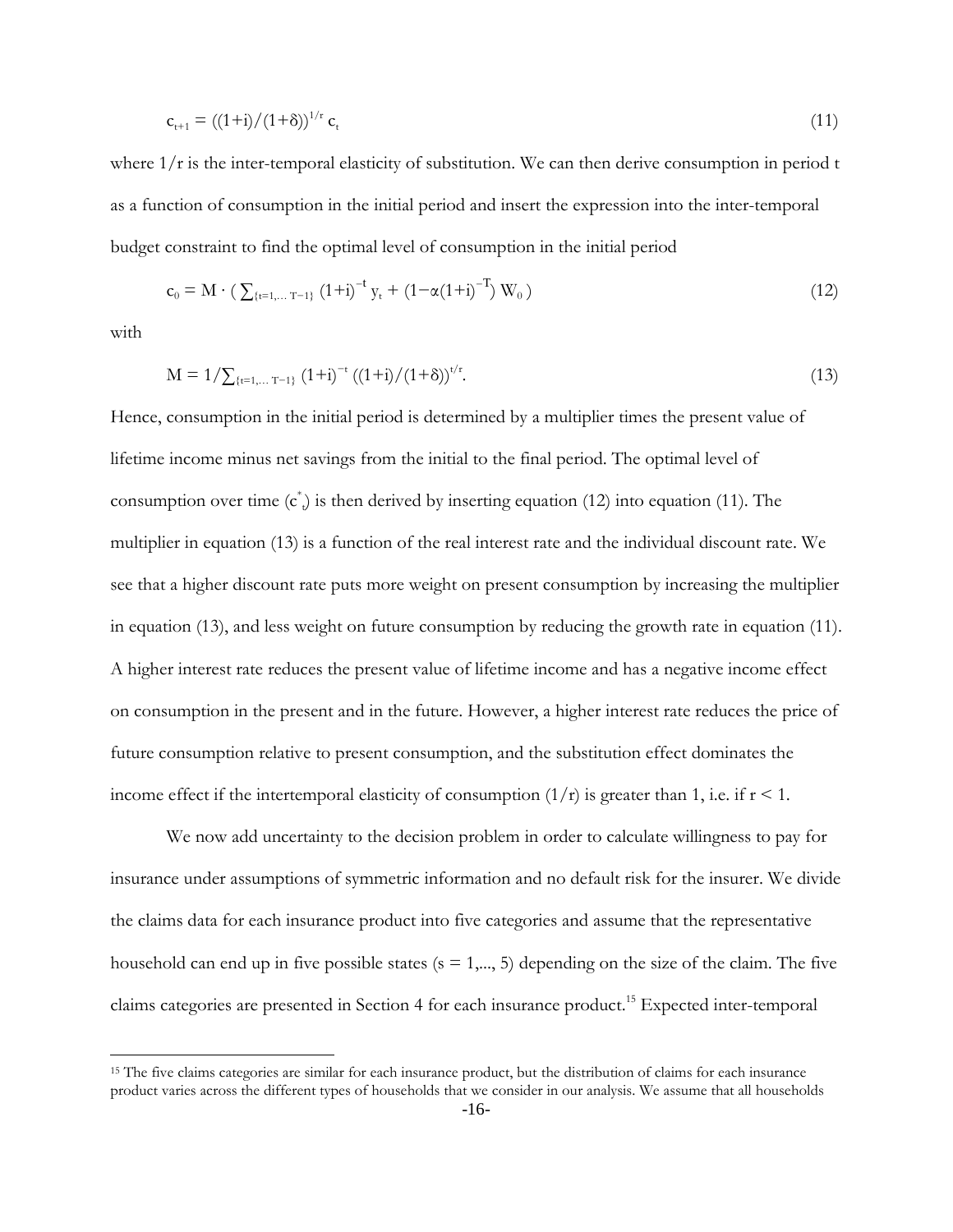utility is then given by

 $\overline{a}$ 

$$
EU = \sum_{\{s=1,\dots,5\}} p_s \sum_{\{t=0,\dots,T-\}} (1+\delta)^{-t} u(c^*_{s,t})
$$
\n(14)

where  $p_s$  is the probability of ending up in state s, and  $c_{s,t}^*$  is the optimal level of consumption in state s at time t. The decision weights are revised under rank-dependent utility theory, which allows for subjective probability weighting.

We assume that all uncertainty is realized in the initial period, and any loss incurred by an accident is subtracted from initial wealth

$$
W_{s,0} = W_0 - L_s \tag{15}
$$

where  $W_{s,0}$  is wealth in the initial period after realization of loss L in state s.<sup>16</sup> The losses refer to the claims categories in the insurance data. Hence, the optimal level of consumption in the initial period for each state s can be written as

$$
c_{s,0}^{*} = M \cdot (\sum_{\{t=1,...T-1\}} (1+i)^{-t} y_t + (1-\alpha(1+i)^{-T}) (W_0 - L_s))
$$
\n(12')

and the optimal level of consumption over time  $(c^*_{s,t})$  is then derived by inserting equation (12') into equation (11).

The willingness to pay for insurance is defined as the certain reduction, P, in initial wealth that makes the household indifferent between paying this insurance premium and entering a lottery with five possible outcomes. The estimated willingness to pay is based on annual claims and should thus be considered as the annual premium that the household is willing to pay for insurance.

To estimate the willingness to pay for insurance we consider the optimal level of expected inter-temporal utility with and without insurance

$$
U = \sum_{\{t=0,... T-1\}} (1+\delta)^{-t} u(c^*) = EU
$$
 (16)

buy the same insurance product, and differences in the willingness to pay are due to different household characteristics and distributions of claims.

<sup>&</sup>lt;sup>16</sup> We assume here that the insurance products carry no excess. One can easily extend the analysis and reduce the claims by a constant excess, which of course will reduce the willingness to pay for insurance. The claims data from Tryg are net of excess.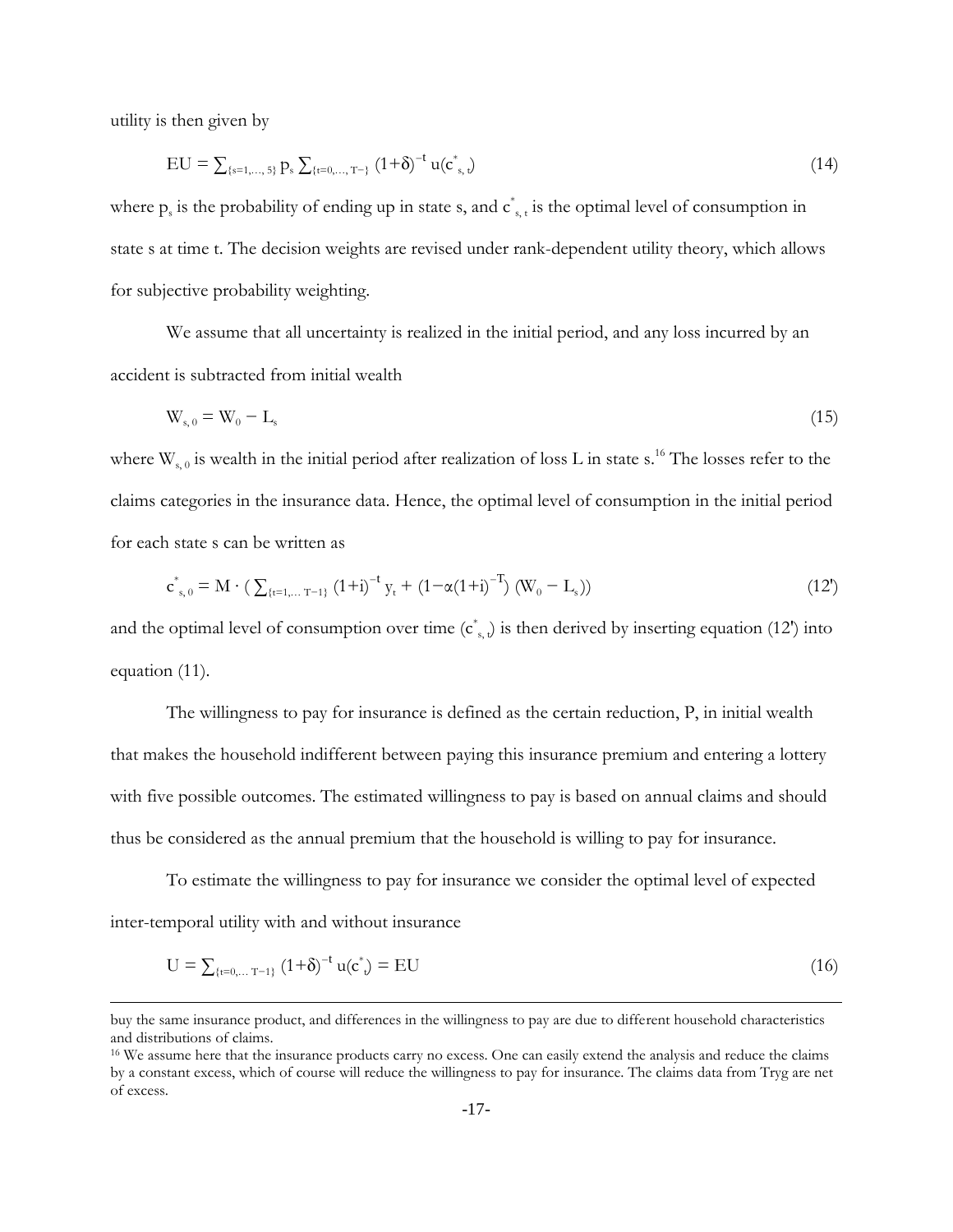where  $c^*$  is the optimal level of consumption at time t with insurance, and EU is expected utility without insurance and given by equation (14). Inserting the Euler equation (11) into (16) gives the following expression

$$
c^*_{0} = (M \cdot EU (1-r))^{1/(1-r)} \tag{17}
$$

The optimal level of consumption in the initial period with insurance can also be written as

$$
c_{0}^{*} = M \cdot (\sum_{\{t=1,...T-1\}} (1+i)^{-t} y_{t} + (1-\alpha(1+i)^{-T}) (W_{0} - P))
$$
\n(12")

Finally, we can derive the maximum insurance premium P that the household is willing to pay by inserting equation (12'') into (17), assuming the premium is paid in the initial period

$$
P = \sum_{\{t=1,... T-1\}} (1+i)^{-t} y_t + (1 - \alpha (1+i)^{-T}) W_0 - M^{r/(1-r)} (EU (1-r))^{1/(1-r)}
$$
(18)

We thus need information on insurance claims, financial wealth, annual income, market interest rates, risk attitudes, and discount rates. We have access to this information in Denmark, although we cannot map the information on risk attitudes and discount rates to the claims data from Tryg and income and wealth data from Statistics Denmark. Hence, we assume that the sample in the field experiment is representative of the customers at Tryg.

#### **4. Insurance Data**

The insurance data set is kindly provided by the largest Danish general insurance company, Tryg, with a market share slightly above 20 per cent, and has been approved by the Danish Financial Supervisory Authority and the Danish Data Protection Agency. The data set contains 1,004,032 observations from customers who bought an auto, home or house insurance policy in 2004. We have information on insurance claims data, and use personal ID numbers to map this information with data from registers at Statistics Denmark to obtain information on annual income and financial wealth at the level of the individual and the household. The insurance policies cover the entire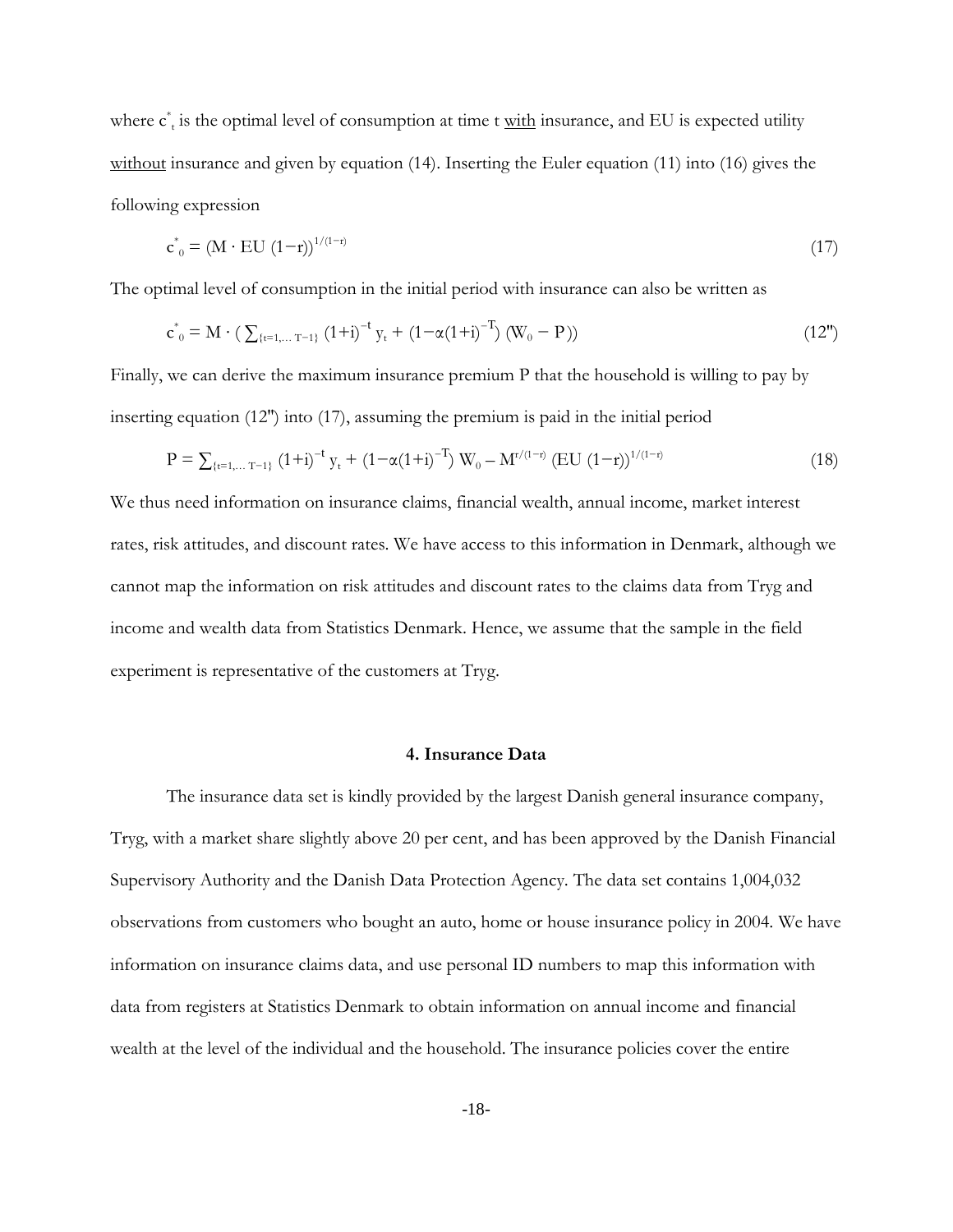household, which we consider as the unit of analysis in our estimations of the willingness to pay for insurance.

For each type of insurance policy we divide the households into five claims categories: (1) those with no insurance claim, (2) those with an insurance claim of 1-5,000 kroner, (3) those with a claim of  $5,001$ -15,000 kroner, (4) those with a claim of  $15,001$ -50,000 kroner, and finally (5) customers with a claim of 50,001 kroner or more. This gives us a discrete distribution of claims for each type of insurance.<sup>17</sup>

Figure 3 displays the distribution of auto insurance claims for single men, single women and couples.<sup>18</sup> We have 326,426 observations on auto insurance claims in 2004, and omit the no-claims category in the figure. The probability of filing an auto insurance claim in 2004 was 9 percent for single men, 10 percent for single women and 13 percent for couples. We observe that couples have a higher risk of filing an auto insurance claim than single men and women, respectively. This is presumably because many couples own one car only and drive more combined compared to single men and women. We also find that single men have a marginally higher probability of filing an auto insurance claim of more than 50,000 kroner compared to single women and couples.

The data set contains 444,748 observations on home insurance, and the distribution of claims that were filed in 2004 is displayed in Figure 4. Most insurance claims are relatively small and fall in the interval of 1-5,000 kroner, and couples are more likely to file a home insurance claim in that interval compared to single men and women. The probability of filing a home insurance claim was 8

<sup>&</sup>lt;sup>17</sup> The premium for most insurance policies in Denmark is paid on a yearly basis. In the few cases where households have filed more than one insurance claim in 2004, these claims have been pooled into a single total claim to reflect the total repayment over the year. In this way the computed willingness to pay is comparable to the insurance premiums actually paid in 2004.

<sup>18</sup> Individual risk and time preferences are estimated for one demographic characteristic at a time and mapped to the insurance data using equal weights for each characteristic. For example, in the case of single men between 30 and 40 years of age, the mapping is  $1/3$  times the estimate for males plus  $1/3$  times the estimate for the age group between 30 and 40 years of age plus 1/3 times the estimate for singles. In the case of couples, the first term is replaced by 1/6 times the estimate for men and 1/6 times the estimate for women (assuming heterosexual relationships).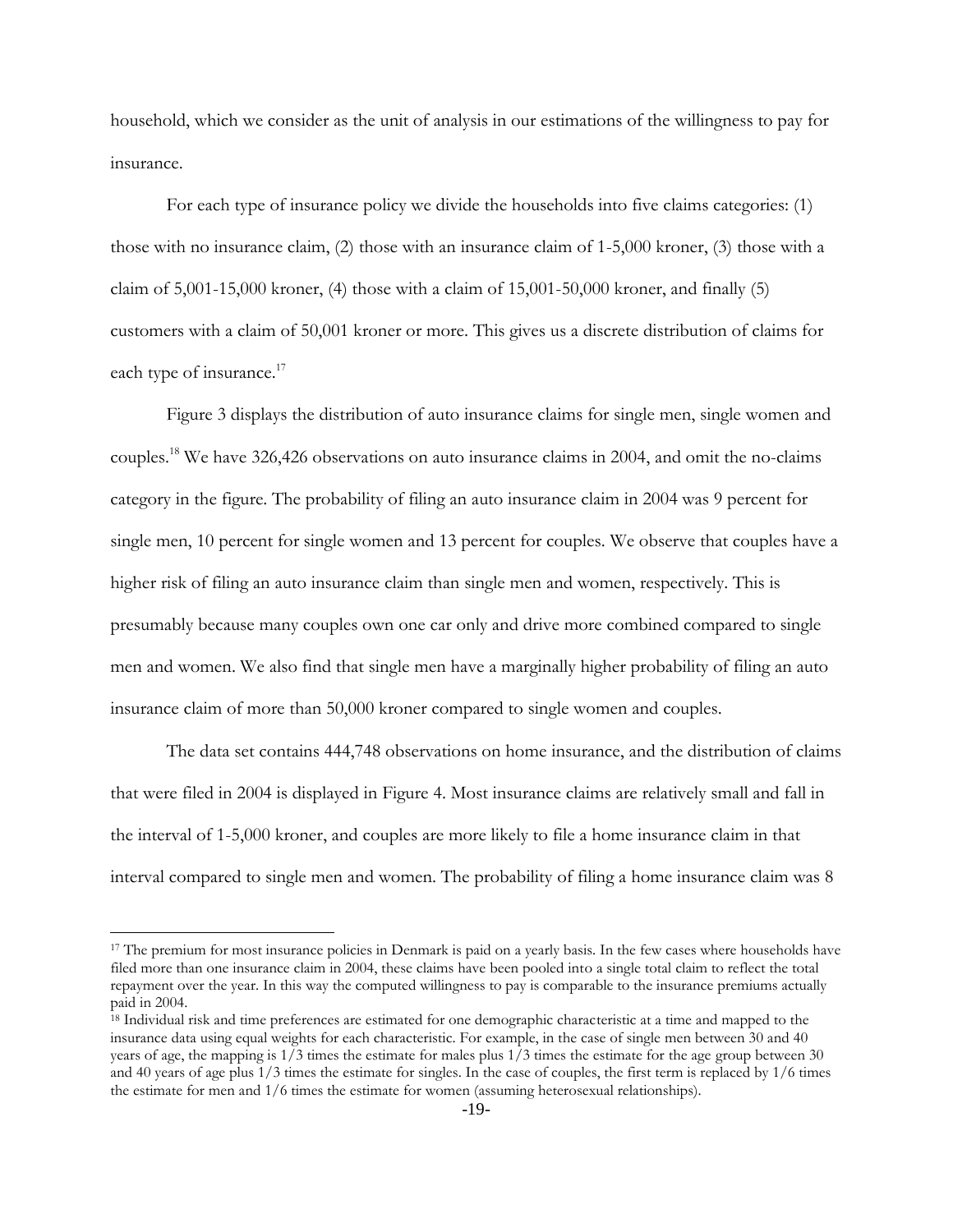percent for both single men and women and 12 percent for couples.

Finally, we have 232,858 observations on house insurance claims in 2004. Figure 5 shows that couples are more likely to file a house insurance claim than single men and women, like the two other types of insurance. The probability of filing a claim is marginally lower for single men and women compared to couples in each claims category, which is the general pattern we see across all insurance types and claims categories. The probability of filing a house insurance claim in 2004 was 9 percent for single men, 11 percent for single women and 13 percent for couples.

#### **5. WTP for Auto, Home and House Insurance**

The model is calibrated to the claims data from the customer database at Tryg and information on annual income after tax and private financial wealth from Statistics Denmark.<sup>19</sup> Households are divided into five age categories, and we generally observe an inverse U-shape of income after tax and an increasing level of financial wealth as the customers get older. <sup>20</sup> We calculate how much each household is willing to pay for insurance using estimates of relative risk aversion and discount rates from the Danish field experiments.The insurance claims may be substantial relative to annual income, and we assume that households have a 10-year planning horizon and choose the optimal consumption profile over this timespan. Annual income is constant in the estimations and net savings over the 10-year time period is set to zero, and we use a market interest rate of 4% in the baseline calculations.<sup>21</sup>

<sup>&</sup>lt;sup>19</sup> We use GAMS to estimate the WTP for insurance products. The programs and aggregate data are available from the authors on request. However, due to confidentiality issues we are not permitted to pass on insurance data at the household level to third parties.

 $20$  Age groups are assigned to the oldest member of the household. Table A1 and A2 in the Appendix (which is available upon request) shows the distribution of after-tax income and financial wealth for those men, women and couples who purchased auto, home and auto insurance at Tryg in 2004.

<sup>&</sup>lt;sup>21</sup> These assumptions imply that the present discounted value of consumption is equal to the present discounted value of income over the 10-year time period, and the consumption profile is declining over time because  $i < \delta$ . We do not find significant differences in the estimated willingness to pay when the market interest rate is increased to 10%.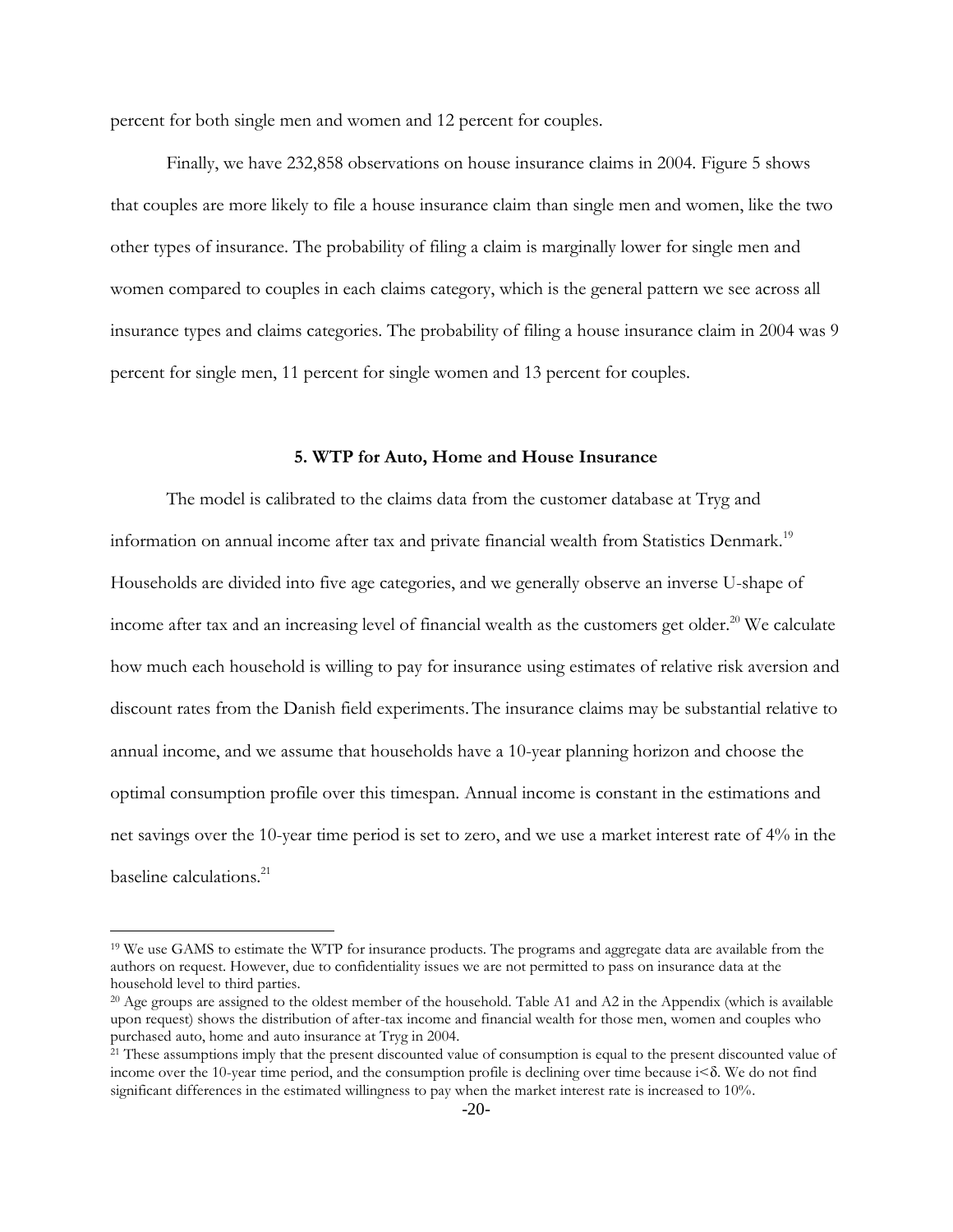#### *A. Auto Insurance*

Panel A in Table 4 displays the average annual auto insurance claims for men, women and couples across different age groups. There are substantial differences in these insurance claims across households. Single men younger than 30 years of age have an average auto insurance claim of 3,197 kroner per annum, which is twice as high as the average insurance claim for single women in the same age group, and marginally higher than the average insurance claim for couples. Average annual insurance claims fall with age and there is only a marginal difference in insurance claims between single men and women who are older than 60 years of age (1,153 kroner for men and 1,137 kroner for women).

Panel B shows the estimated annual willingness to pay for auto insurance assuming EUT. Since there is some uncertainty about the estimates of risk attitudes and discount rates, there is some uncertainty about the estimated willingness to pay. We use a randomized factorial design in our sensitivity analysis and undertake 10,000 perturbations (Harrison and Vinod, [1992]). Each simulation involves a random draw from independent normal distributions of the CRRA parameter and the individual discount rate for each type of household. We report the mean values and standard deviations of these simulations, and the results show that the willingness to pay is marginally higher than the average insurance claims for the various household types. For example, the willingness to pay for men younger than 30 years of age is 3,307 kroner compared to the average insurance claim of 3,197 kroner, which gives a difference of 110 kroner. The standard deviation of the estimated WTP is small and less than 5 kroner across all types of households. Hence, there is little variation in the estimated WTP when we consider the uncertainty of the elicited risk attitudes and discount rates and assume that the households behave according to EUT.

-21-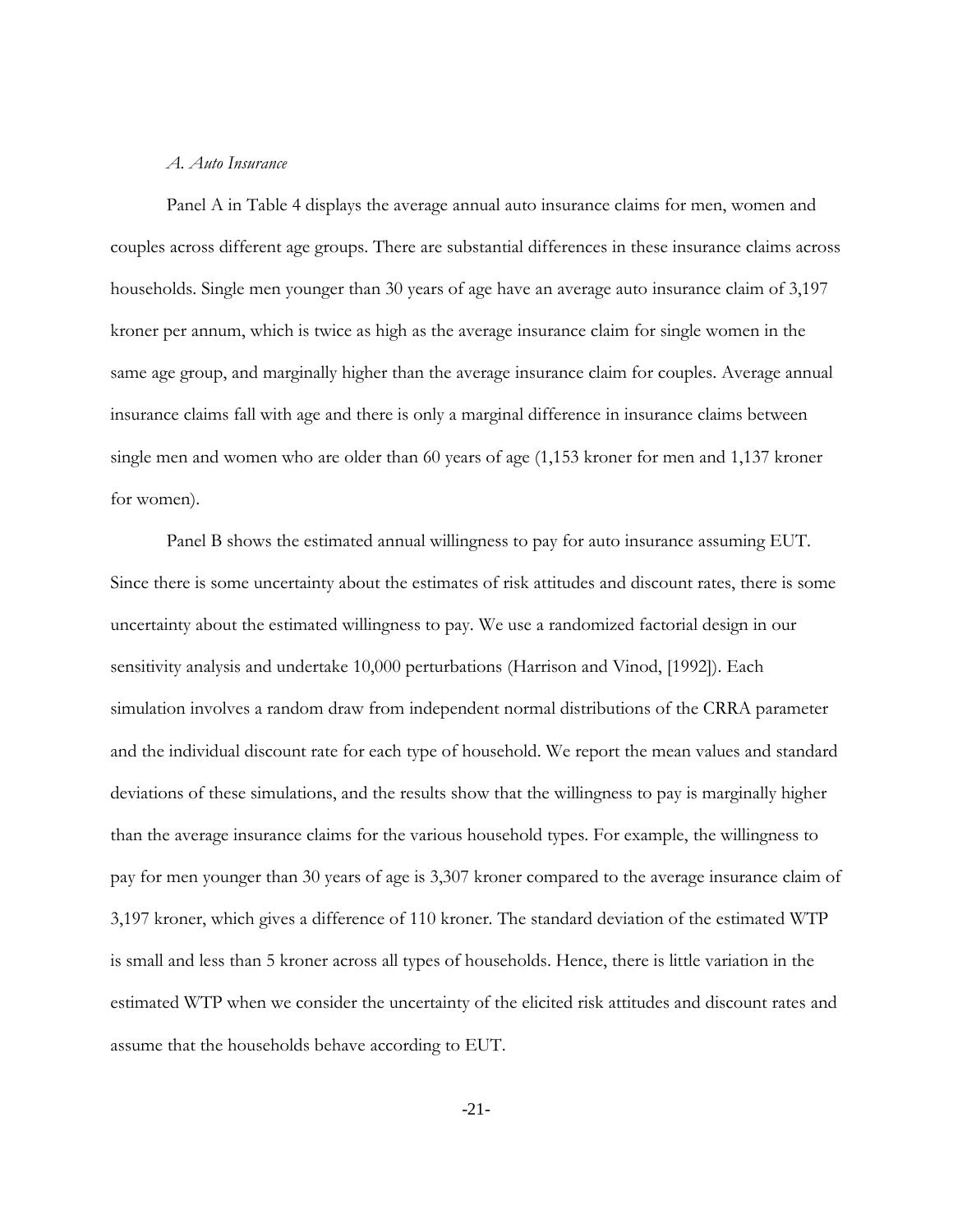This pattern is different when we look at the willingness to pay under RDU. Panel C in Table 4 shows that the willingness to pay for auto insurance increases significantly when we allow for probability weighting and adjust the weights for each category of claims. For example, the mean estimate of the willingness to pay for men younger than 30 years of age is 14,766 kroner with the rank-dependent specification, which is significantly higher than the mean estimate of 3,303 kroner under EUT. We also observe that the standard deviation of the estimated WTP increases considerably and is 1,597 kroner for men younger than 30 years of age. These effects are similar for other types of households, and we find that the estimated WTP increases between 300% and 600% for the RDU specification compared to the EUT assumption.

Panel D shows the effect of probability weighting on the estimated WTP when we consider two claims categories and only distinguish between no insurance claims and positive claims. The estimated WTP under EUT does not change and is similar to the results in Panel B. However, the decision weights change under RDU, and we generally observe a smaller effect on estimated WTP compared to the estimations in Panel C with five claims categories. The estimated WTP under RDU and two claims categories are still substantially higher than the estimated WTP under EUT, but are approximately 50% lower compared to the estimates under RDU with five claims categories.

#### *B. Home Insurance*

We next present the results for the home insurance product. Table 5 shows that the average home insurance claims vary between 358 kroner for women older than 60 years of age to 1,257 kroner for couples younger than 30 years of age. These average claims are lower than those for auto insurance. This is not because the risk of filing a home insurance claim is lower than the risk of having a car accident, but the claims are generally lower for home insurance. The estimated WTP for

-22-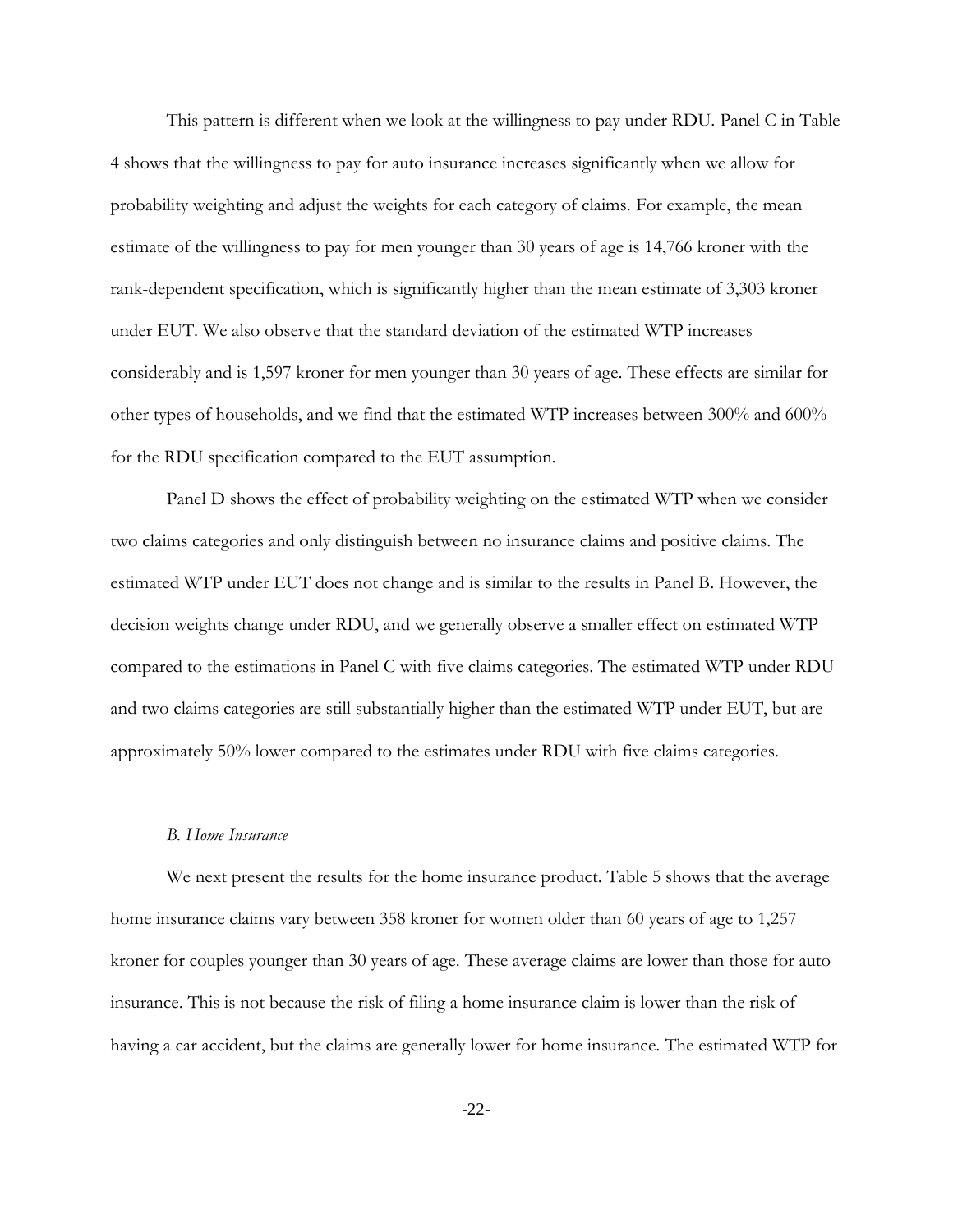home insurance is marginally higher than the average insurance claims for all types of household using the EUT specification, and we find again a significant increase in the estimated WTP for the rank-dependent specification compared to the EUT assumption. For example, the estimated WTP for home insurance is 3,186 kroner for women older than 60 years, which is nine times higher than the mean estimate of 352 kroner under the EUT assumption.

#### *C. House Insurance*

Finally, we present the results for house insurance. Table 6 shows the expected claims and WTP for this type of insurance. We find that the average claims vary between 888 kroner for men older than 60 years of age to 2,680 kroner for couples between 30 and 40 years of age. Couples have higher claims than single men and women, and the likely reason is that they have larger homes than single men and women. The results show that the risk premium is small under the EUT specification and it increases significantly under the RDU specification.

#### *D. Sensitivity Analysis*

 $\overline{a}$ 

To examine how sensitive the estimates are to our choice of parameters, we also vary the planning horizon, the level of net savings over this horizon, and the market interest rate.<sup>22</sup> We find that the estimated WTP increases generally when the planning horizon is reduced. For example, the willingness to pay for auto insurance for men younger than 30 years of age increases from 3,303 kroner to 5,539 kroner when the time horizon is reduced from 10 years to 1 year, using the EUT specification. The results are similar for the RDU specification when we reduce the time horizon. A shorter planning horizon reduces the present value of income, and the insurance claims will therefore have a greater relative impact on income. The greater variation in income leads to an

<sup>&</sup>lt;sup>22</sup> The estimates are displayed in Table A3 for the EUT model and Table A4 for the RDU model.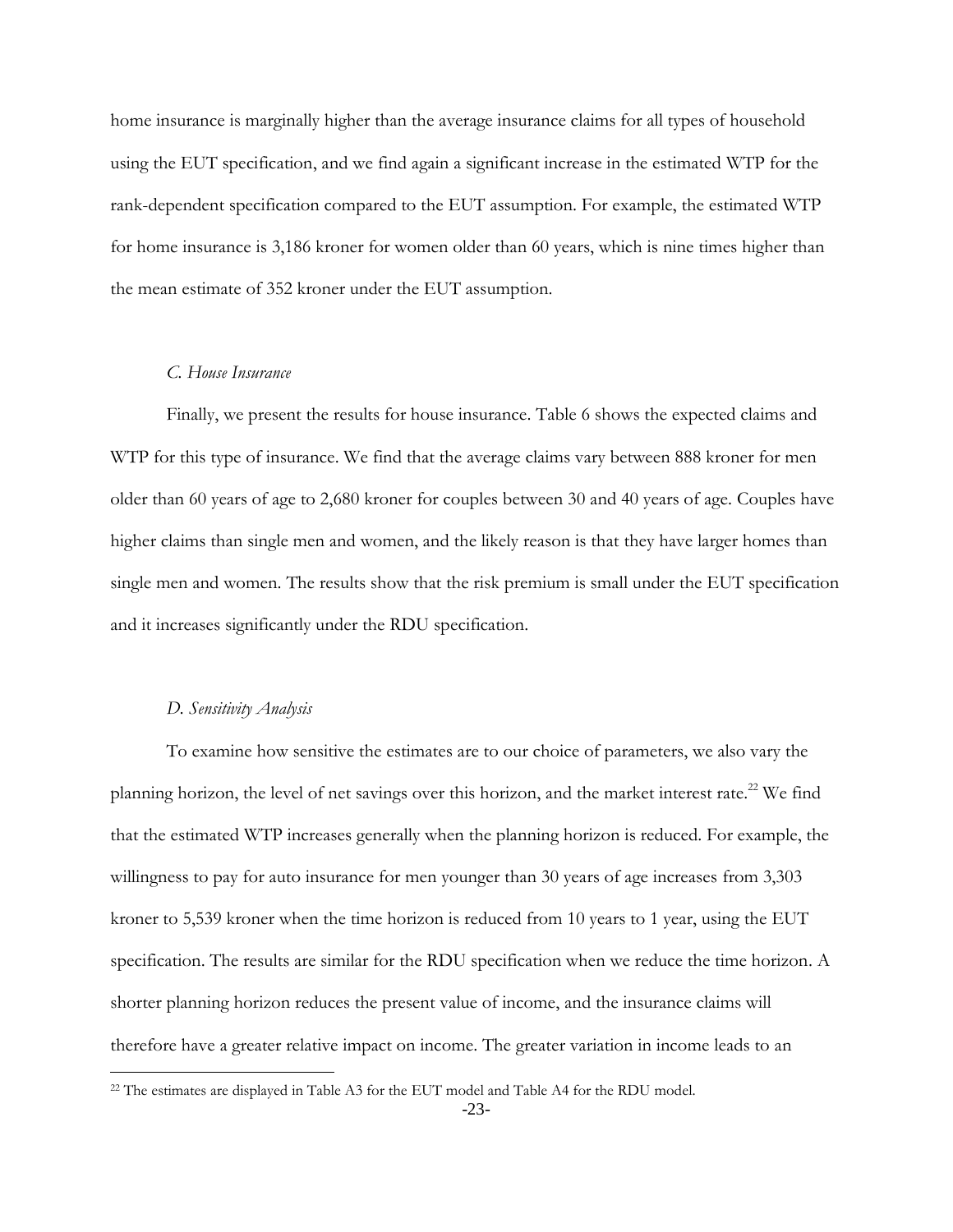increase in the estimated WTP for all three types of insurance.

There is no significant effect on the estimated WTP when financial wealth in the final period is equal to 0. We observe only a marginal reduction in estimated WTP compared to the model where net savings is zero.<sup>23</sup> The results also suggest that the level of the market interest rate has a marginal effect on the estimated WTP, and increasing the market rate to 10% raises the estimates for the three insurance produces across all types of households. The results thus show that the estimated WTP for insurance is sensitive to the time horizon, but is robust to changes in market interest rate and net savings over the time horizon.

#### **6. Probability Weighting**

The results indicate that the effects of risk aversion under expected utility theory on the willingness to pay for insurance are rather small, whereas the assumption of rank-dependent expected utility may have a substantial effect on estimated WTP for the three types of insurance. There are some well-known limitations of the Tversky-Kahneman probability weighting function in equation (5). It does not allow independent specification of location and curvature; it has a crossover-point at  $p=1/e=0.37$  for  $\gamma<1$  and at  $p=1-0.37=0.63$  for  $\gamma>1$ ; and it is not increasing in p for small values of γ. Prelec [1998] and Rieger and Wang [2006] offer two-parameter probability weighting functions that exhibits more flexibility than  $(5)$ .<sup>24</sup> The Prelec function is written as

$$
w(p) = \exp\{-\eta(-\ln p)^{\varphi}\}\tag{19}
$$

and is defined for  $0 \le p \le 1$ ,  $\eta \ge 0$  and  $0 \le p \le 1$ . Numerical problems may arise when  $\varphi \rightarrow 0$ , and when φ=0 this function is reduced to the Power function:

$$
w(p) = p^{\eta} \tag{20}
$$

<sup>&</sup>lt;sup>23</sup> The conclusions are similar when we assume that there is no initial financial wealth and net savings are zero.

<sup>24</sup> Harrison, Humphrey and Verschoor [2010] explore the applied use of these more flexible functional forms.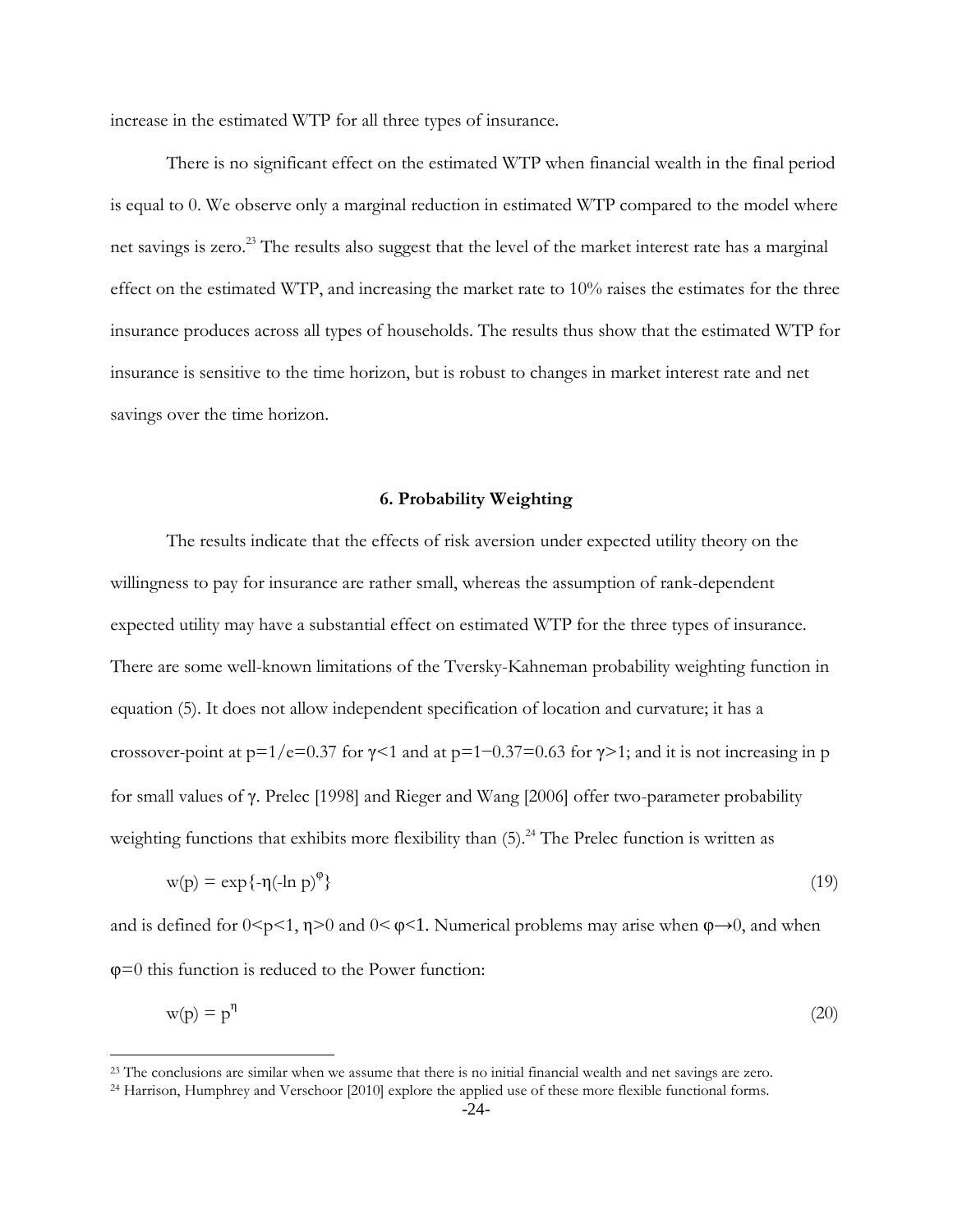One solution to the numerical instability is to further generalize the function, and estimate a threeparameter version that Andersen, Harrison, Lau and Rutström [2011] refer to as the Power-Prelec probability weighting function:

$$
w(p) = \left[ exp\left\{-\eta(-\ln p)^{\varphi}\right\} \right]^\gamma \tag{21}
$$

Figure 6 displays the estimated Power-Prelec probability weighting function across sex, age groups and marital status. We generally observe that subjects have an inverse s-shaped function, except subjects between 30 and 40 years of age who have a strictly convex probability weighting function. Converting the convex probability weighting function into decision weights implies that the no-claims outcome is under-weighted and the four other outcomes with positive claims are overweighted, just like the Tversky-Kahneman function in equation (5). Hence, we observe that all households place a lower weight on the no-claims outcome and higher weights on outcomes with positive claims.

We can repeat the WTP estimations using the alternative probability weighting functions, and the results are shown in Table 7. Panel A displays the estimated WTP for auto insurance using the Power-Prelec function, and we find the same dramatic effect as before. The estimated WTP is between 300% and 600% higher than the actuarial value of the insurance claims. We find similar effects on estimated WTP for the two other types of insurance.<sup>25</sup> The results thus point to a high WTP for auto, home and house insurance for all households.

We find that  $\gamma$  in the Power-Prelec function is significantly higher than 1 for subjects younger than 40 years of age, but the estimated coefficient is close to 1 and insignificant for all other households.<sup>26</sup> Hence, the probability weighting functions are similar in shape for the Prelec and Power-Prelec functions. Finally, we find that the  $\eta$  parameter in the Power function is significantly

<sup>25</sup> These estimates are provided in Table A5 for home insurance and in Table A6 for house insurance.

<sup>&</sup>lt;sup>26</sup> The estimated Prelec and Power probability weighting functions are displayed in Figure A1 and A2, respectively.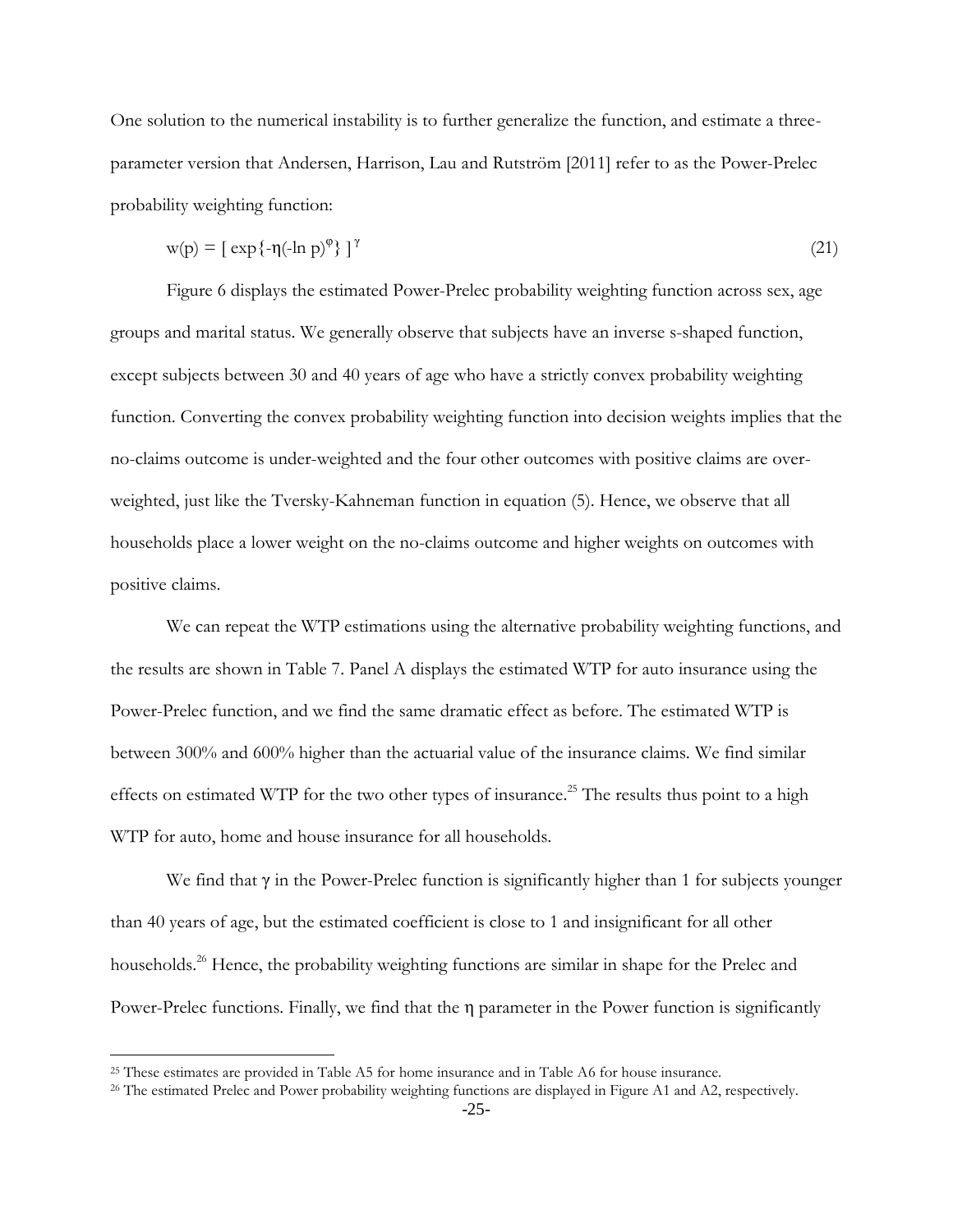higher than 1 for subjects below 40 years of age, and significantly lower than 1 for those who are 60 years or older. We cannot reject the hypothesis that η=1 for men and women, and for singles and couples. A concave probability weighting function  $(\eta < 1)$  implies that the no-claims outcome is overweighted and outcomes with positive claims are under-weighted, and we find that the estimated WTP for auto insurance falls below the actuarial value for the highest age group.

#### **7. Conclusions**

We have shown that it is feasible to estimate the willingness to pay for insurance products. These estimates are based on claims data from the largest insurance company in Denmark, which is mapped to information at Statistics Denmark on annual household income and wealth, and nationally representative estimates of risk aversion and discount rates using controlled experiments. The results show that the willingness to pay is marginally higher than the actuarial fair value under Expected Utility Theory. However, the estimated willingness to pay is significantly higher under Rank-Dependent Utility Theory, and for some households it may be up to 600% higher than the actuarial value of the insurance claims.

There is a striking numerical difference between the two results. The experimental evidence on risk attitudes rejects EUT in favor of the RDU model. However, the RDU model leads to an estimated WTP for the three insurance products that may seem implausible in comparison to the information we have on insurance claims from Tryg. The Danish insurance market is characterized by a high degree of market competition and popular indicators such as the Herfindahl-Hirschman Index support this view. This index is close to a value of 1000, which according to the Horizontal Merger Guidelines set out by the U.S. Department of Justice and The Federal Trade Commission is

-26-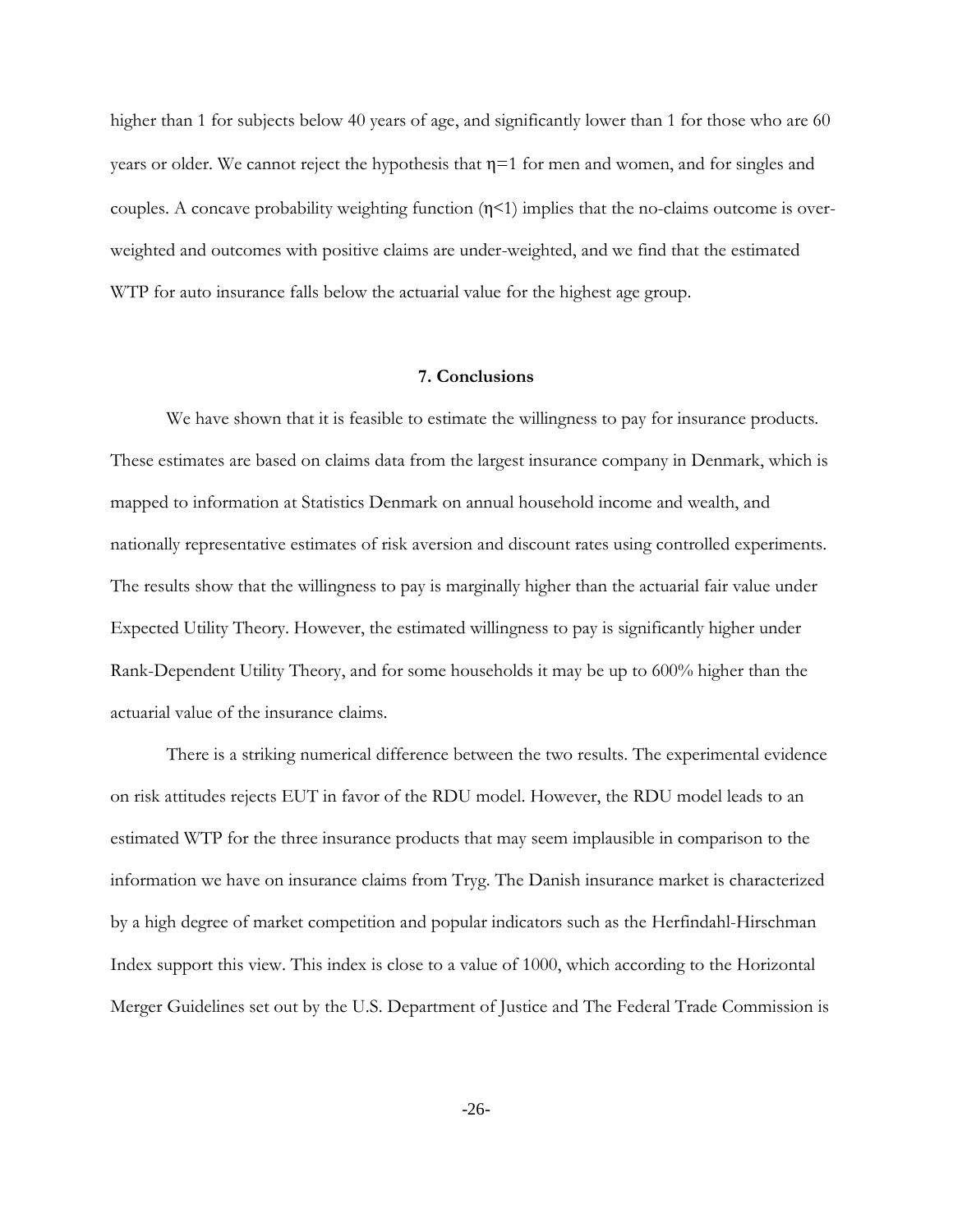consistent with an unconcentrated market.<sup>27</sup> Moreover, the 9-year average rate of return on capital in the insurance industry in 2002-2010 is below the average rate of return on capital in the Danish private business sector, which point to no abnormal returns in the insurance market (Copenhagen Economics [2013]). Hence, the actual market structure in the Danish insurance market is not helpful in discriminating between the two behavioral hypotheses of choice under risk.

<sup>&</sup>lt;sup>27</sup> The guidelines are available at [http://www.justice.gov/atr/public/guidelines/hmg-2010.html#5c.](http://www.justice.gov/atr/public/guidelines/hmg-2010.html#5c)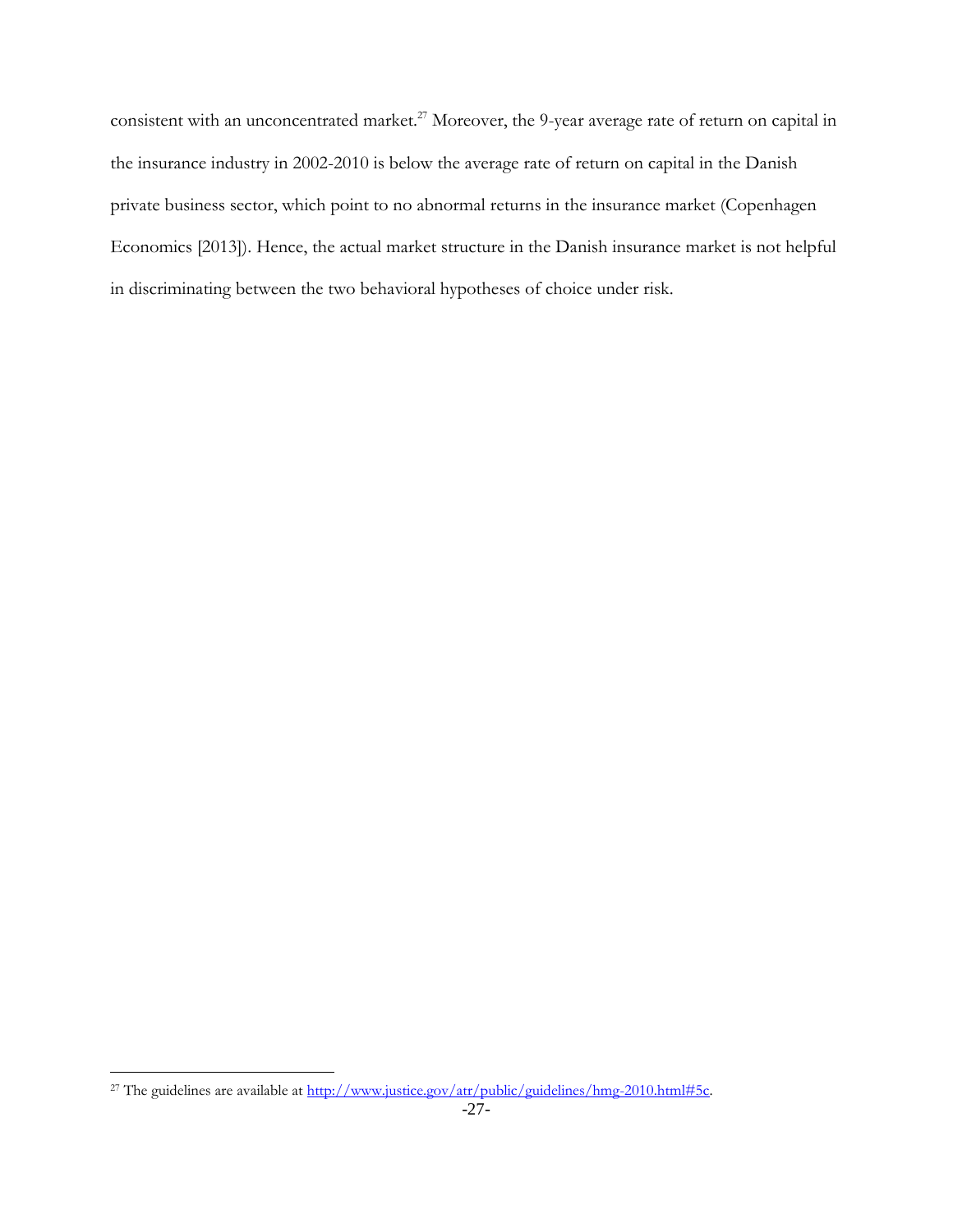#### **References**

- Andersen, Steffen; Harrison, Glenn W.; Lau, Morten I., and Rutström, E. Elisabet, "Elicitation Using Multiple Price Lists," *Experimental Economics*, 9(4), December 2006, 383-405.
- Andersen, Steffen; Harrison, Glenn W.; Lau, Morten I., and Rutström, E. Elisabet, "Eliciting Risk and Time Preferences" *Econometrica*, 76(3), 2008a, 583-618.
- Andersen, Steffen; Harrison, Glenn W.; Lau, Morten I.; Rutström, E. Elisabet, "Lost in State Space: Are Preferences Stable?" *International Economic Review*, 49(3), 2008b, 1091-1112.
- Andersen, Steffen; Harrison, Glenn W.; Lau, Morten I.; Rutström, E. Elisabet, "Preference Heterogeneity in Experiments: Comparing the Field and Laboratory," *Journal of Economic Behavior and Organization*, 73, 2010, 209-224.
- Andersen, Steffen; Harrison, Glenn W.; Lau, Morten I., and Rutström, E. Elisabet, "Discounting Behavior: A Reconsideration," *Working Paper 2011-03*, Center for the Economic Analysis of Risk, Robinson College of Business, Georgia State University, 2011.
- Blumenschein, K.; Blomquist, G. C.; Johannesson, M.; Horn, N., and Freeman, P., "Eliciting Willingness to Pay without Bias: Evidence from a Field Experiment," *The Economic Journal*, 118(1), 2008, 114–137.
- Cohen, Alma, and Einav, Liran, "Estimating Risk Preferences from Deductible Choice," *American Economic Review*, 97, 2007, 745-788.
- Coller, Maribeth, and Williams, Melonie B., "Eliciting Individual Discount Rates," *Experimental Economics*, 2, 1999, 107-127.
- Copenhagen Economics, *Konkurrencen paa det Danske Skadesforsikringsmarked (Competition in the Danish Household Insurance Market)* (Copenhagen, DK: Copenhagen Economics, 2013)
- Dohmen, Thomas; Falk, Armin; Huffman, David; Sunde, Uwe; Schupp, Jurgen, and Wagner, Gert G., "Individual Risk Attitudes: New Evidence From a Large Representative, Experimentally-Validated Survey," *Journal of the European Economic Association*, 9(3), 2011, 522- 550.
- Eckel, Catherine; Johnson, Cathleen, and Montmarquette, Claude, "Savings Decisions of the Working Poor: Short- and Long-term Horizons," in J. Carpenter, G. W. Harrison and J. A. List (eds.), Field Experiments in Economics (Greenwich, CT: JAI Press, *Research in Experimental Economics*, Volume 10, 2005).
- Fudenberg, Drew, and Levine, David K., "A Dual-Self Model of Impulse Control,"*American Economic Review*, 96(5), December 2006, 1449-1476.

Gollier, Christian, *The Economics of Risk and Time* (Cambridge, MA: MIT Press, 2001).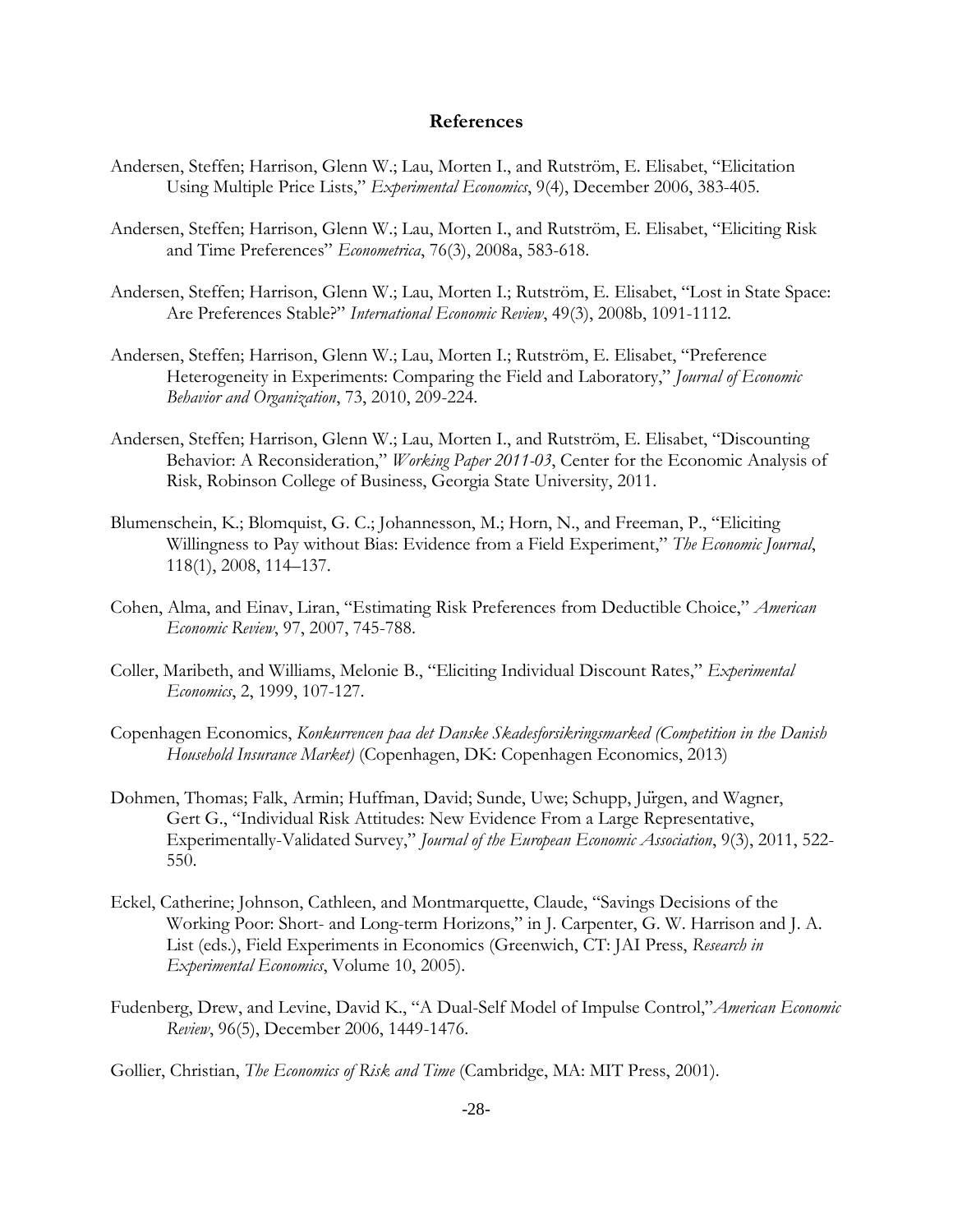- Gonzalez, Richard, and Wu, George, "On the Shape of the Probability Weighting Function," *Cognitive Psychology*, 38, 1999, 129-166.
- Harrison, Glenn W.; Harstad, Ronald M., and Rutström, E. Elisabet, "Experimental Methods and Elicitation of Values," *Experimental Economics*, 7(2), June 2004, 123-140.
- Harrison, Glenn W.; Humphrey, Steven J., and Verschoor, Arjan, "Choice Under Uncertainty: Evidence from Ethiopia, India and Uganda," *Economic Journal*, 120, March 2010, 80-104.
- Harrison, Glenn W.; Lau, Morten I., and Rutström, E. Elisabet, "Estimating Risk Attitudes in Denmark: A Field Experiment," *Scandinavian Journal of Economics*, 109(2), June 2007, 341-368.
- Harrison, Glenn W.; Lau, Morten I.; Rutström, E. Elisabet, and Sullivan, Melonie B., "Eliciting Risk and Time Preferences Using Field Experiments: Some Methodological Issues," in J. Carpenter, G.W. Harrison and J.A. List (eds.), *Field Experiments in Economics* (Greenwich, CT: JAI Press, Research in Experimental Economics, Volume 10, 2005).
- Harrison, Glenn W.; Lau, Morten I., and Williams, Melonie B., "Estimating Individual Discount Rates for Denmark: A Field Experiment," *American Economic Review*, 92(5), December 2002, 1606-1617.
- Harrison, Glenn W., and List, John A., "Field Experiments," *Journal of Economic Literature*, 42(4), December 2004, 1013-1059.
- Harrison, Glenn W., and Martinez-Correa, J., "Behavioral Insurance: A Survey," *Mimeo*, Center for the Economic Analysis of Risk, Robinson College of Business, Georgia State University, 2012.
- Harrison, Glenn W., and Rutström, E. Elisabet, "Risk Aversion in the Laboratory," in J.C. Cox and G.W. Harrison (eds.), *Risk Aversion in Experiments* (Bingley, UK: Emerald, Research in Experimental Economics, Volume 12, 2008).
- Harrison, G. W., and Vinod, H. D., "The Sensitivity Analysis of Applied General Equilibrium Models: Completely Randomized Factorial Sampling Designs," *Review of Economics and Statistics*, 1992, 74, 357-362.
- Holt, Charles A., and Laury, Susan K., "Risk Aversion and Incentive Effects," *American Economic Review*, 92(5), December 2002, 1644-1655.
- Holt, Charles A., and Laury, Susan K., "Risk Aversion and Incentive Effects: New Data Without Order Effects," *American Economic Review*, 95(3), June 2005, 902-912.
- Liang, K-Y, and Zeger, S. L., "Longitudinal Data Analysis Using Generalized Linear Models," *Biometrika*, 73, 1986, 13-22.
- -29- List, J. A., and Gallet, C. A., "What experimental protocol influence disparities between actual and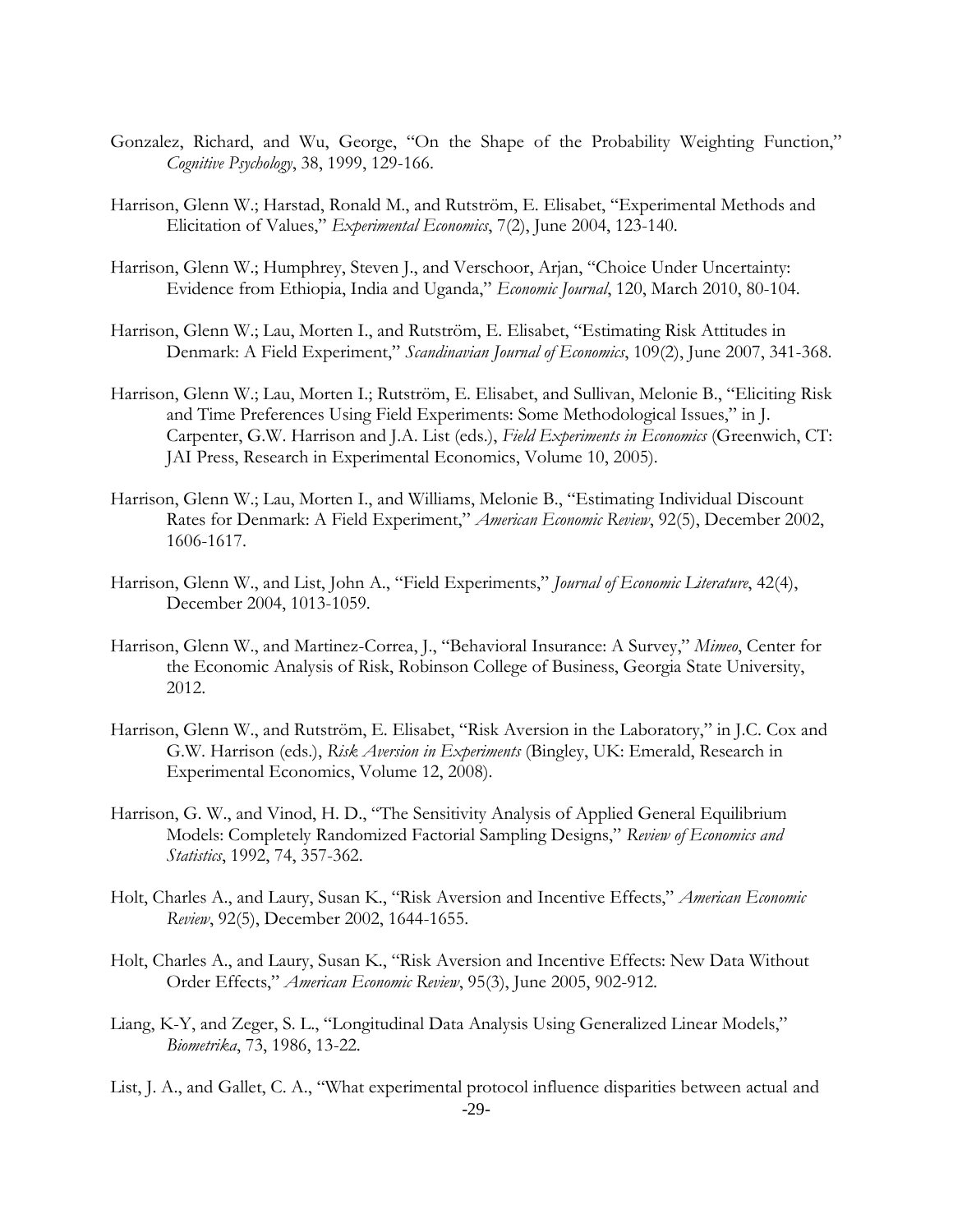hypothetical stated values?" *Environmental and Resource Economics*, 20, 2001, 241-254.

Luce, D., *Individual Choice Behavior* (New York, NY: Wiley, 1959).

- Murphy, J. J.; Allen, P. G.; Stevens, T.H., and Weatherhead, D., "A Meta-Analysis of Hypothetical Bias in Stated Preference Valuation," *Environmental and Resource Economics*, 30(3), 2005, 313– 325.
- Prelec, Drazen, "The Probability Weighting Function," *Econometrica*, 66, 1998, 497-527.
- Quiggin, John, "A Theory of Anticipated Utility," *Journal of Economic Behavior & Organization*, 3(4), 1982, 323-343.
- Rieger, Marc O., and Wang, Mei, "Cumulative Prospect Theory and the St. Petersburg Paradox," *Economic Theory*, 28, 2006, 665-679.
- Rogers, W. H., "Regression Standard Errors in Clustered Samples," *Stata Technical Bulletin*, 13, 1993, 19-23.
- Tversky, Amos, and Kahneman, Daniel, "Advances in Prospect Theory: Cumulative Representations of Uncertainty," *Journal of Risk & Uncertainty*, 5, 1992, 297-323.
- Wakker, Peter P., "Explaining the Characteristics of the Power (CRRA) Utility Family," *Health Economics*, 17(12), 2008, 1329-1344.
- Wilcox, Nathaniel T., "Stochastic Models for Binary Discrete Choice Under Risk: A Critical Primer and Econometric Comparison," in J. Cox and G.W. Harrison (eds.), *Risk Aversion in Experiments* (Bingley, UK: Emerald, Research in Experimental Economics, Volume 12, 2008).
- Williams, Rick L., "A Note on Robust Variance Estimation for Cluster-Correlated Data," *Biometrics*, 56, June 2000, 645-646.
- Wooldridge, Jeffrey, "Cluster-Sample Methods in Applied Econometrics," *American Economic Review (Papers & Proceedings)*, 93(2), May 2003, 133-138.

Yaari, Menahem E., "The Dual Theory of Choice under Risk," *Econometrica*, 55(1), 1987, 95-115.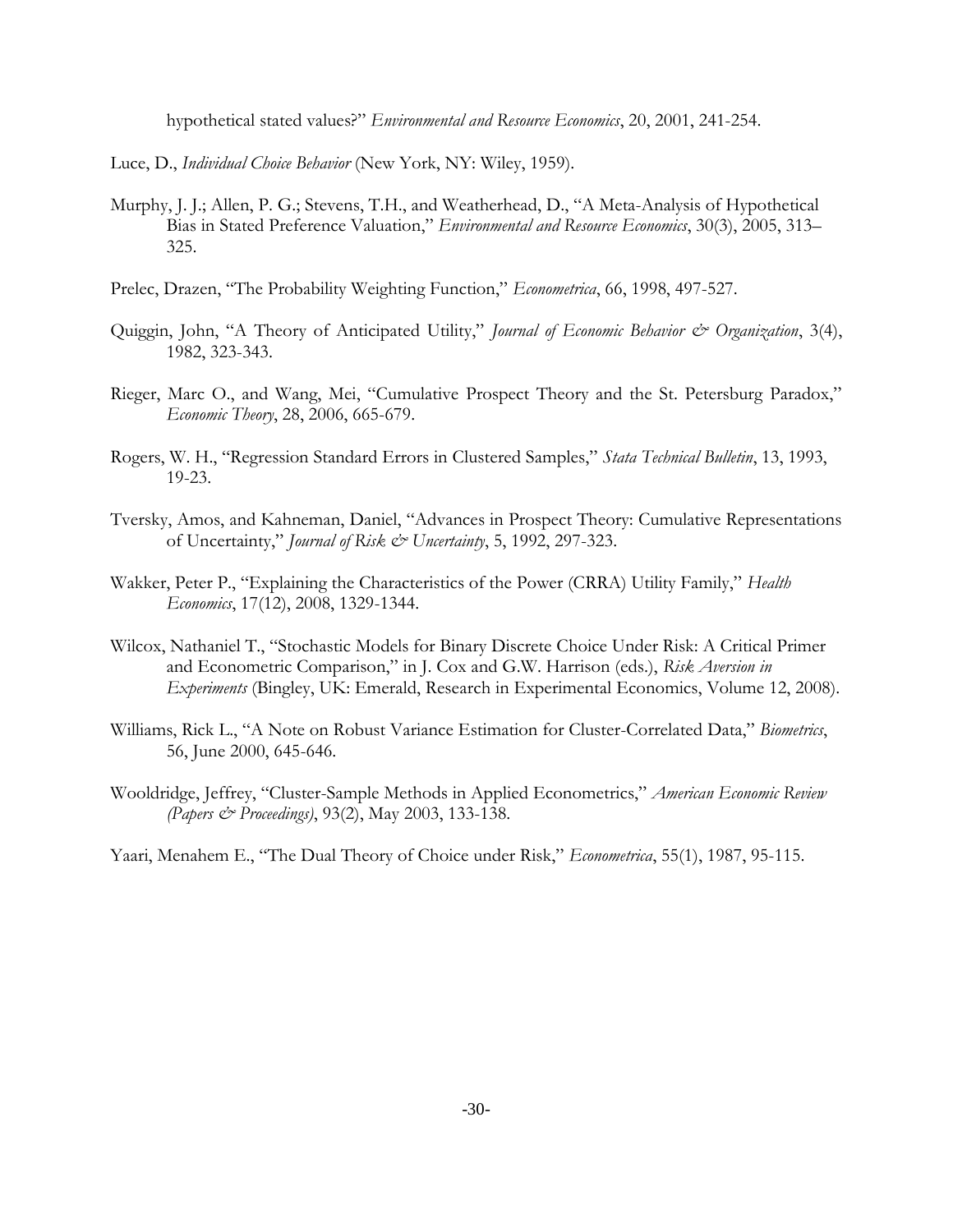

**Figure 1. Estimated Risk Premium under EUT and RDU**

**Figure 2. Decision Weights under EUT and RDU**

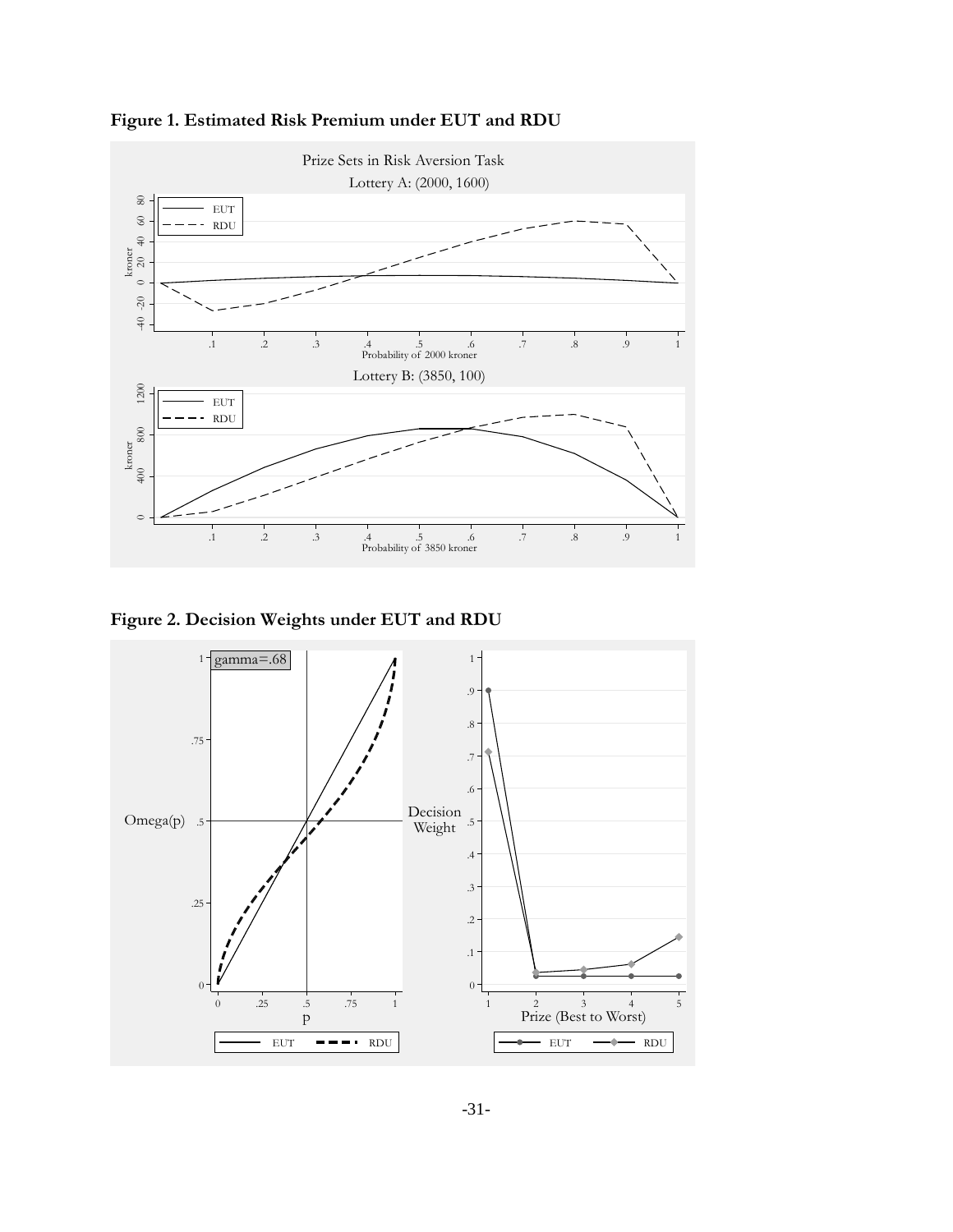

**Figure 3. Distribution of Auto Insurance Claims by Household Type**

**Figure 4. Distribution of Home Insurance Claims by Household Type**

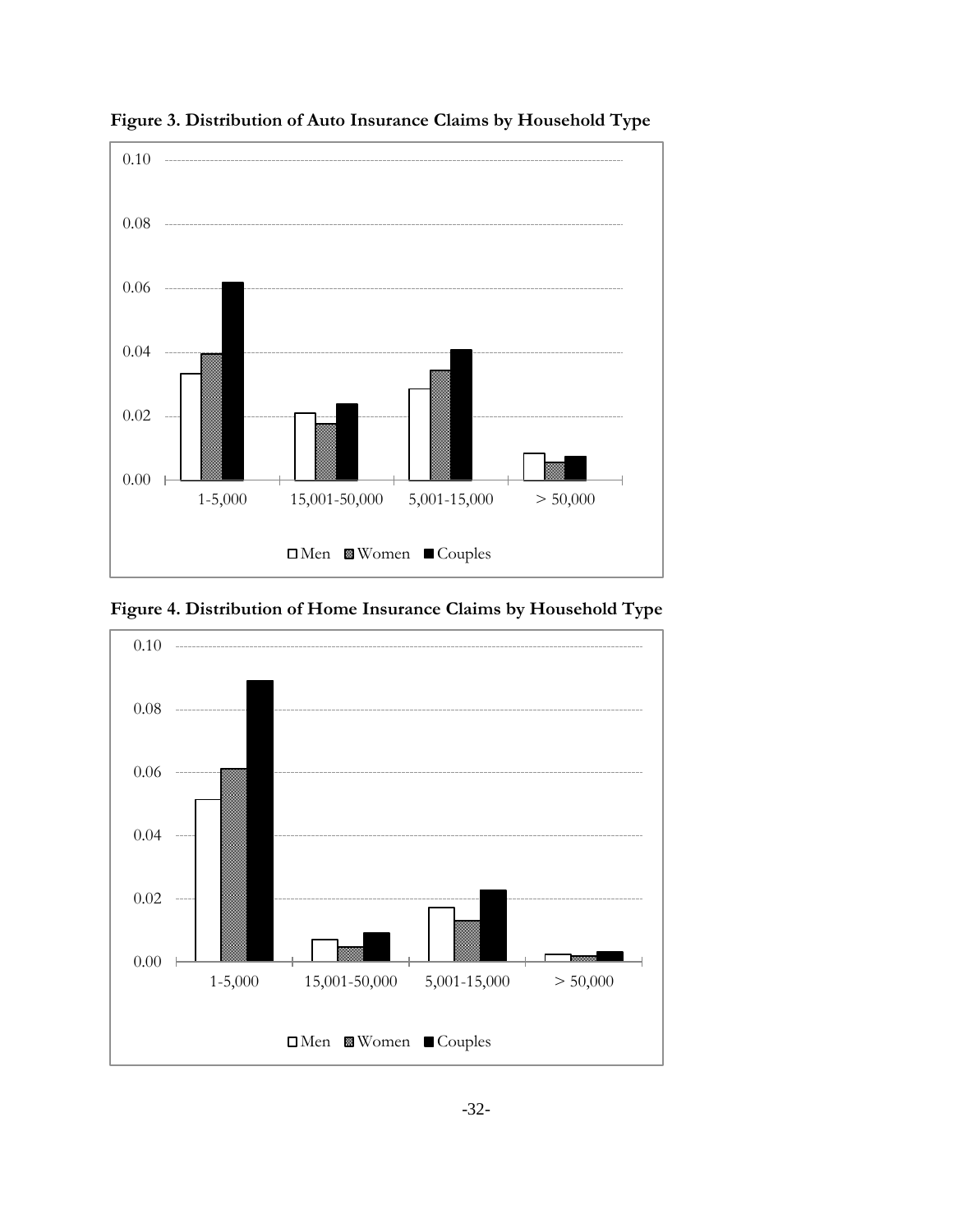

**Figure 5. Distribution of House Insurance Claims by Household Type**

**Figure 6. Probability Weighting: Power-Prelec Function**

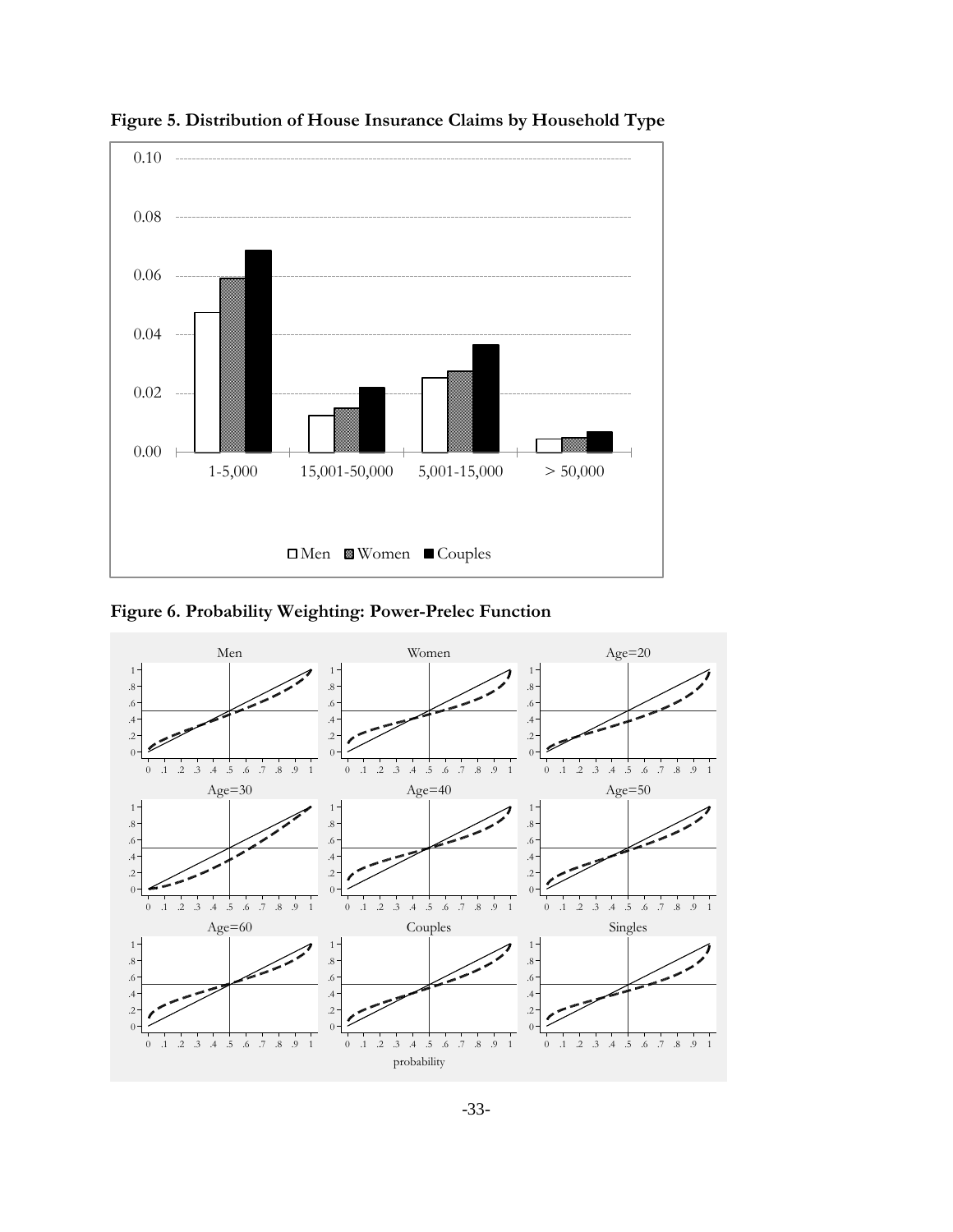|                                |                                 | Standard |                         |      |
|--------------------------------|---------------------------------|----------|-------------------------|------|
|                                | Estimate                        | Error    | 95% Confidence Interval |      |
|                                | Constant Relative Risk Aversion |          |                         |      |
| Average                        | 0.73                            | 0.045    | 0.64                    | 0.81 |
| Men                            | 0.69                            | 0.051    | 0.59                    | 0.79 |
| Women                          | 0.76                            | 0.039    | 0.69                    | 0.84 |
| Younger than 30 years of age   | 0.82                            | 0.058    | 0.71                    | 0.93 |
| Between 30 and 40 years of age | 0.76                            | 0.078    | 0.60                    | 0.91 |
| Between 40 and 50 years of age | 0.88                            | 0.057    | 0.77                    | 0.99 |
| Between 50 and 60 years of age | 0.85                            | 0.070    | 0.71                    | 0.99 |
| Older than 60 years of age     | 0.89                            | 0.057    | 0.78                    | 1.00 |
| Single                         | 0.74                            | 0.042    | 0.66                    | 0.83 |
| Lives with spouse or partner   | 0.72                            | 0.050    | 0.62                    | 0.81 |
|                                |                                 |          |                         |      |

# **Table 1. Estimates of Risk Preferences Assuming EUT**

## **Table 2. Estimates of Risk Preferences Assuming RDU**

|                                | <b>CRRA</b> |       |          | Probability Weighting $(\gamma)$ |  |
|--------------------------------|-------------|-------|----------|----------------------------------|--|
|                                | Standard    |       |          | Standard                         |  |
|                                | Estimate    | Error | Estimate | Error                            |  |
| Average                        | 0.41        | 0.039 | 0.68     | 0.028                            |  |
| Men                            | 0.40        | 0.044 | 0.71     | 0.049                            |  |
| Women                          | 0.44        | 0.066 | 0.67     | 0.040                            |  |
| Younger than 30 years of age   | 0.36        | 0.036 | 0.54     | 0.033                            |  |
| Between 30 and 40 years of age | 0.36        | 0.038 | 0.61     | 0.053                            |  |
| Between 40 and 50 years of age | 0.40        | 0.130 | 0.71     | 0.072                            |  |
| Between 50 and 60 years of age | 0.51        | 0.064 | 0.80     | 0.084                            |  |
| Older than 60 years of age     | 0.22        | 0.094 | 0.62     | 0.053                            |  |
| Single                         | 0.40        | 0.071 | 0.61     | 0.039                            |  |
| Lives with spouse or partner   | 0.41        | 0.040 | 0.70     | 0.032                            |  |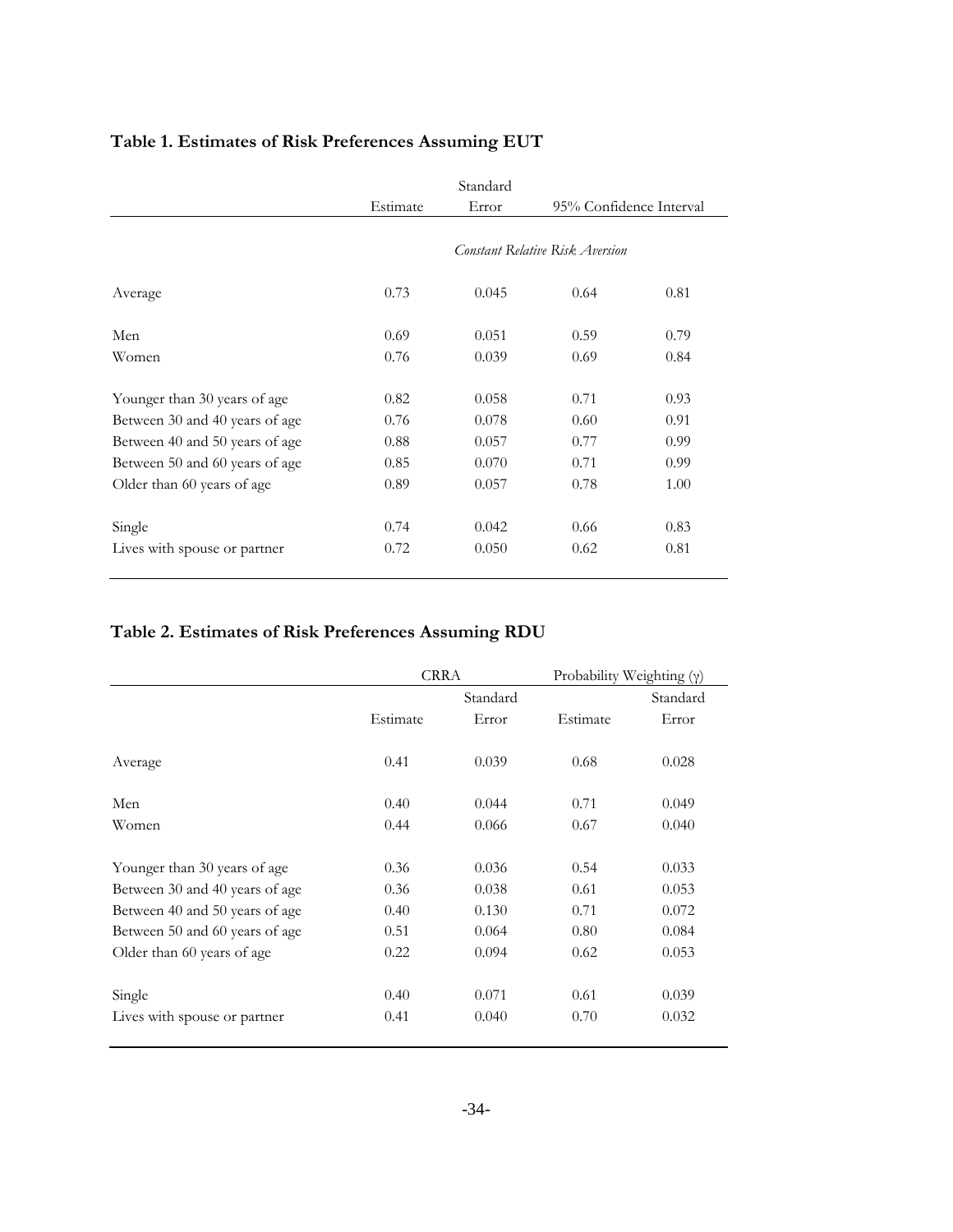|                                |               | Standard |                         |       |
|--------------------------------|---------------|----------|-------------------------|-------|
|                                | Estimate      | Error    | 95% Confidence Interval |       |
|                                |               |          |                         |       |
|                                | Discount Rate |          |                         |       |
| Average                        | 0.101         | 0.0085   | 0.084                   | 0.117 |
| Men                            | 0.103         | 0.0105   | 0.083                   | 0.124 |
| Women                          | 0.099         | 0.0088   | 0.082                   | 0.116 |
| Younger than 30 years of age   | 0.090         | 0.0126   | 0.065                   | 0.115 |
| Between 30 and 40 years of age | 0.092         | 0.0127   | 0.067                   | 0.117 |
| Between 40 and 50 years of age | 0.099         | 0.0116   | 0.076                   | 0.121 |
| Between 50 and 60 years of age | 0.102         | 0.0124   | 0.078                   | 0.126 |
| Older than 60 years of age     | 0.121         | 0.0160   | 0.089                   | 0.152 |
| Single                         | 0.115         | 0.0120   | 0.091                   | 0.138 |
| Lives with spouse or partner   | 0.097         | 0.0091   | 0.079                   | 0.114 |
|                                |               |          |                         |       |

# **Table 3. Estimates of Time Preferences Assuming Exponential Discounting**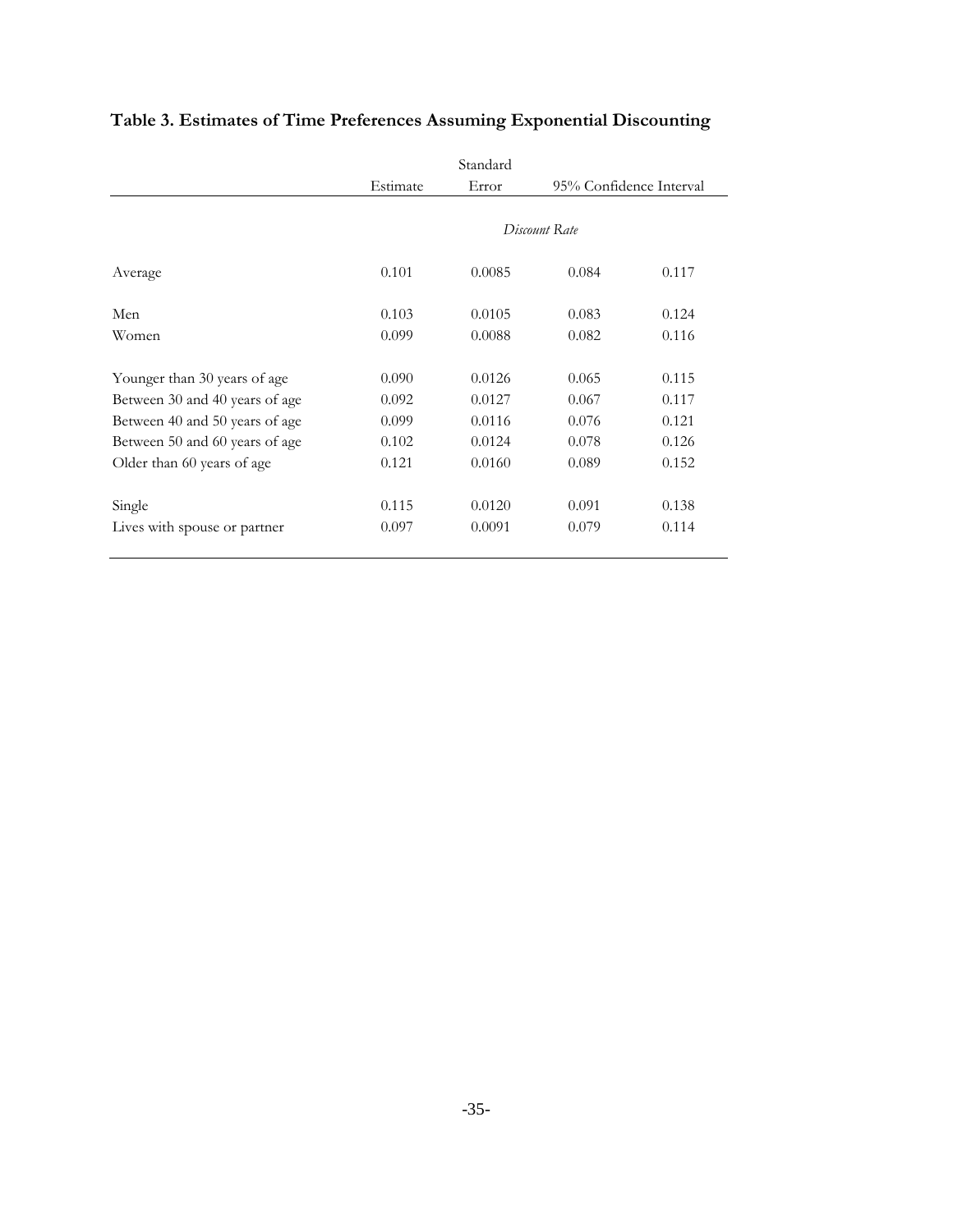|                                | Men                                                       | Women   | Couples  |
|--------------------------------|-----------------------------------------------------------|---------|----------|
|                                | A. Average Insurance Claims                               |         |          |
| Younger than 30 years of age   | 3,197                                                     | 1,550   | 3,159    |
| Between 30 and 40 years of age | 2,506                                                     | 2,226   | 2,226    |
| Between 40 and 50 years of age | 1,931                                                     | 2,204   | 2,722    |
| Between 50 and 60 years of age | 1,862                                                     | 1,360   | 2,240    |
| Older than 60 years of age     | 1,153                                                     | 1,137   | 1,637    |
| В.                             | <b>Willingness to Pay Assuming EUT</b>                    |         |          |
| Younger than 30 years of age   | 3,307                                                     | 1,586   | 3,212    |
| Between 30 and 40 years of age | 2,548                                                     | 2,281   | 2,242    |
| Between 40 and 50 years of age | 1,957                                                     | 2,239   | 2,743    |
| Between 50 and 60 years of age | 1,891                                                     | 1,372   | 2,254    |
| Older than 60 years of age     | 1,163                                                     | 1,145   | 1,650    |
| C.                             | Willingness to Pay Assuming RDU                           |         |          |
| Younger than 30 years of age   | 14,766                                                    | 9,001   | 17,490   |
|                                | (1,597)                                                   | (983)   | (1,728)  |
| Between 30 and 40 years of age | 10,394                                                    | 11,891  | 10,807   |
|                                | (1,330)                                                   | (1,579) | (1,297)  |
| Between 40 and 50 years of age | 7,486                                                     | 8,641   | 10,855   |
|                                | (1, 185)                                                  | (1,264) | (1,509)  |
| Between 50 and 60 years of age | 6,270                                                     | 4,601   | 7,900    |
|                                | (1,087)                                                   | (745)   | (1,232)  |
| Older than 60 years of age     | 5,108                                                     | 5,257   | 8,762    |
|                                | (706)                                                     | (668)   | (1, 140) |
| D.                             | Willingness to Pay Assuming RDU and Two Claims Categories |         |          |
| Younger than 30 years of age   | 8,795                                                     | 4,900   | 8,644    |
|                                | (655)                                                     | (357)   | (529)    |
| Between 30 and 40 years of age | 5,836                                                     | 5,553   | 5,005    |
|                                | (463)                                                     | (420)   | (326)    |
| Between 40 and 50 years of age | 4,377                                                     | 4,796   | 5,408    |
|                                | (433)                                                     | (416)   | (398)    |
| Between 50 and 60 years of age | 3,778                                                     | 2,754   | 4,234    |
|                                | (395)                                                     | (264)   | (351)    |
| Older than 60 years of age     | 2,949                                                     | 2,931   | 4,064    |
|                                | (261)                                                     | (233)   | (296)    |

# **Table 4. Auto Insurance Claims and Willingness to Pay (Danish kroner)**

 $\overline{\phantom{0}}$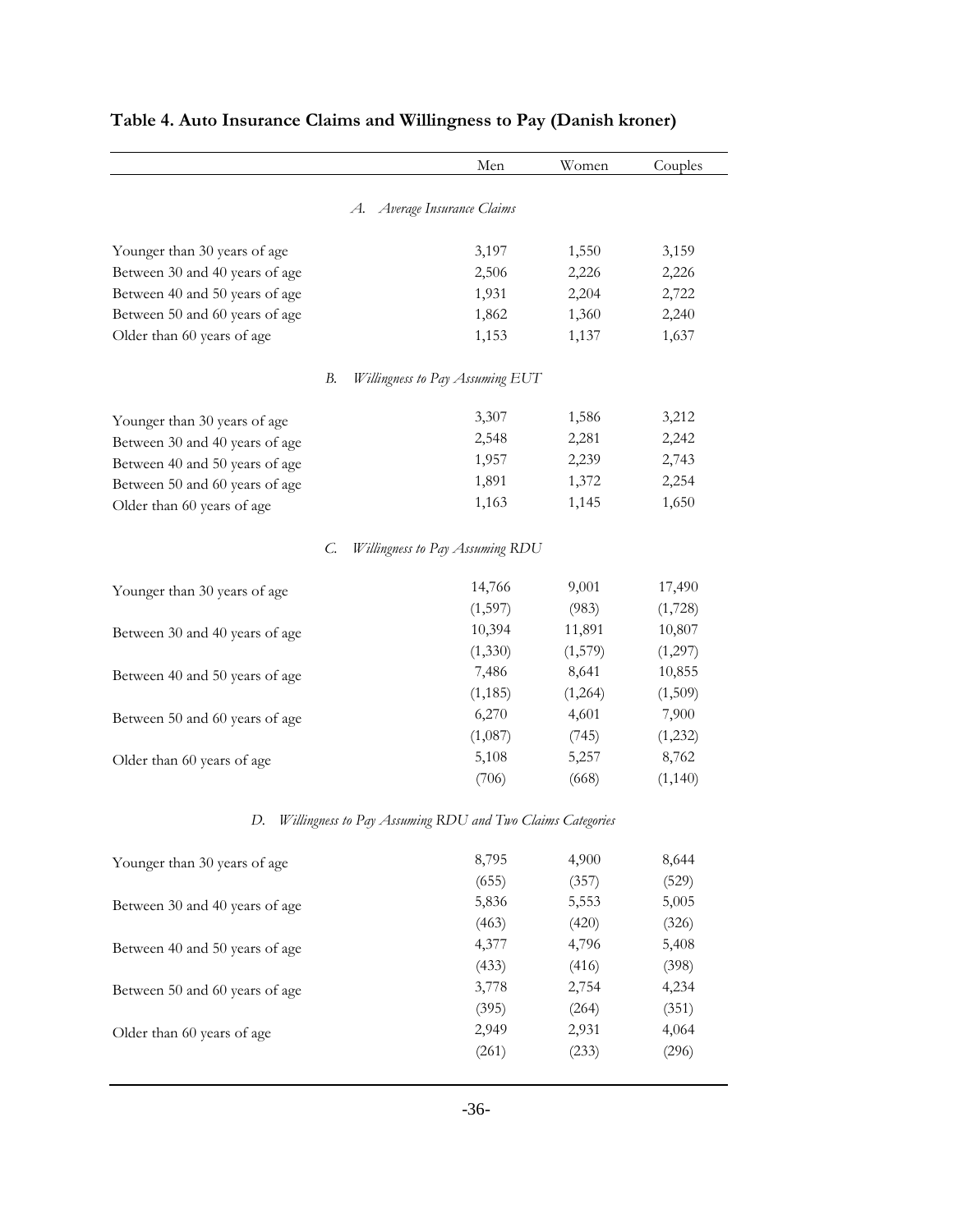|                                | Men                                                       | Women | Couples |
|--------------------------------|-----------------------------------------------------------|-------|---------|
|                                | A. Average Insurance Claims                               |       |         |
| Younger than 30 years of age   | 967                                                       | 791   | 1,257   |
| Between 30 and 40 years of age | 929                                                       | 883   | 1,223   |
| Between 40 and 50 years of age | 803                                                       | 863   | 1,258   |
| Between 50 and 60 years of age | 537                                                       | 744   | 1,027   |
| Older than 60 years of age     | 358                                                       | 344   | 676     |
| В.                             | Willingness to Pay Assuming EUT                           |       |         |
| Younger than 30 years of age   | 978                                                       | 800   | 1,268   |
| Between 30 and 40 years of age | 939                                                       | 891   | 1,229   |
| Between 40 and 50 years of age | 812                                                       | 872   | 1,264   |
| Between 50 and 60 years of age | 542                                                       | 754   | 1,033   |
| Older than 60 years of age     | 363                                                       | 352   | 683     |
| C.                             | <b>Willingness to Pay Assuming RDU</b>                    |       |         |
| Younger than 30 years of age   | 5,018                                                     | 4,630 | 8,379   |
|                                | (624)                                                     | (544) | (977)   |
| Between 30 and 40 years of age | 4,831                                                     | 4,879 | 6,839   |
|                                | (725)                                                     | (692) | (911)   |
| Between 40 and 50 years of age | 3,903                                                     | 4,030 | 5,715   |
|                                | (728)                                                     | (694) | (891)   |
| Between 50 and 60 years of age | 2,202                                                     | 3,391 | 4,474   |
|                                | (446)                                                     | (674) | (814)   |
| Older than 60 years of age     | 2,742                                                     | 3,186 | 5,578   |
|                                | (506)                                                     | (566) | (897)   |
| D.                             | Willingness to Pay Assuming RDU and Two Claims Categories |       |         |
| Younger than 30 years of age   | 2,224                                                     | 1,847 | 2,809   |
|                                | (141)                                                     | (105) | (144)   |
| Between 30 and 40 years of age | 2,329                                                     | 2,008 | 2,730   |
|                                | (199)                                                     | (139) | (176)   |
| Between 40 and 50 years of age | 1,893                                                     | 1,719 | 2,383   |
|                                | (195)                                                     | (135) | (165)   |
| Between 50 and 60 years of age | 1,258                                                     | 1,618 | 2,083   |
|                                | (155)                                                     | (169) | (189)   |
| Older than 60 years of age     | 1,266                                                     | 1,239 | 2,064   |
|                                | (146)                                                     | (128) | (179)   |

# **Table 5. Home Insurance Claims and Willingness to Pay (Danish kroner)**

 $\overline{\phantom{0}}$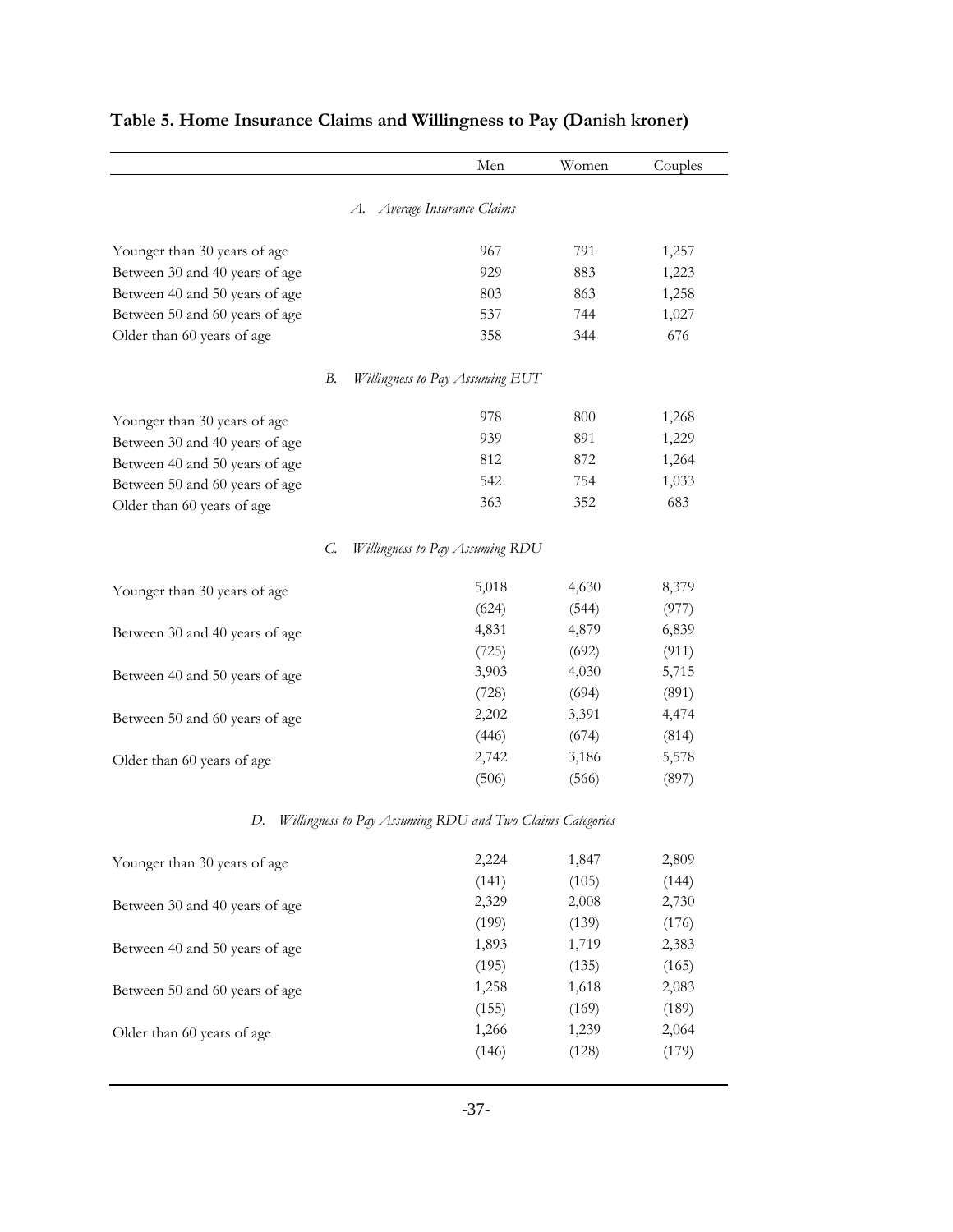|                                | Men                                                       | Women   | Couples |
|--------------------------------|-----------------------------------------------------------|---------|---------|
|                                | A. Average Insurance Claims                               |         |         |
| Younger than 30 years of age   | 1,732                                                     | 1,758   | 2,226   |
| Between 30 and 40 years of age | 2,518                                                     | 1,997   | 2,680   |
| Between 40 and 50 years of age | 1,351                                                     | 1,901   | 2,475   |
| Between 50 and 60 years of age | 1,298                                                     | 1,916   | 2,101   |
| Older than 60 years of age     | 888                                                       | 1,235   | 2,169   |
| В.                             | <b>Willingness to Pay Assuming EUT</b>                    |         |         |
| Younger than 30 years of age   | 1,786                                                     | 1,784   | 2,248   |
| Between 30 and 40 years of age | 2,582                                                     | 2,033   | 2,704   |
| Between 40 and 50 years of age | 1,365                                                     | 1,930   | 2,494   |
| Between 50 and 60 years of age | 1,311                                                     | 1,941   | 2,115   |
| Older than 60 years of age     | 895                                                       | 1,250   | 2,193   |
| C.                             | Willingness to Pay Assuming RDU                           |         |         |
| Younger than 30 years of age   | 11,147                                                    | 8,450   | 12,329  |
|                                | (1,485)                                                   | (829)   | (1,247) |
| Between 30 and 40 years of age | 12,387                                                    | 10,221  | 13,444  |
|                                | (1,749)                                                   | (1,330) | (1,637) |
| Between 40 and 50 years of age | 5,678                                                     | 8,018   | 10,431  |
|                                | (958)                                                     | (1,234) | (1,502) |
| Between 50 and 60 years of age | 4,461                                                     | 6,712   | 7,827   |
|                                | (794)                                                     | (1,105) | (1,268) |
| Older than 60 years of age     | 4,404                                                     | 6,537   | 12,146  |
|                                | (657)                                                     | (892)   | (1,606) |
| D.                             | Willingness to Pay Assuming RDU and Two Claims Categories |         |         |
| Younger than 30 years of age   | 4,675                                                     | 4,939   | 5,492   |
|                                | (344)                                                     | (329)   | (308)   |
| Between 30 and 40 years of age | 6,153                                                     | 4,738   | 5,960   |
|                                | (512)                                                     | (342)   | (383)   |
| Between 40 and 50 years of age | 3,035                                                     | 3,942   | 5,075   |
|                                | (298)                                                     | (325)   | (387)   |
| Between 50 and 60 years of age | 2,635                                                     | 3,657   | 4,087   |
|                                | (276)                                                     | (325)   | (351)   |
| Older than 60 years of age     | 2,241                                                     | 3,058   | 5,075   |
|                                | (196)                                                     | (234)   | (349)   |

# **Table 6. House Insurance Claims and Willingness to Pay (Danish kroner)**

 $\overline{\phantom{0}}$